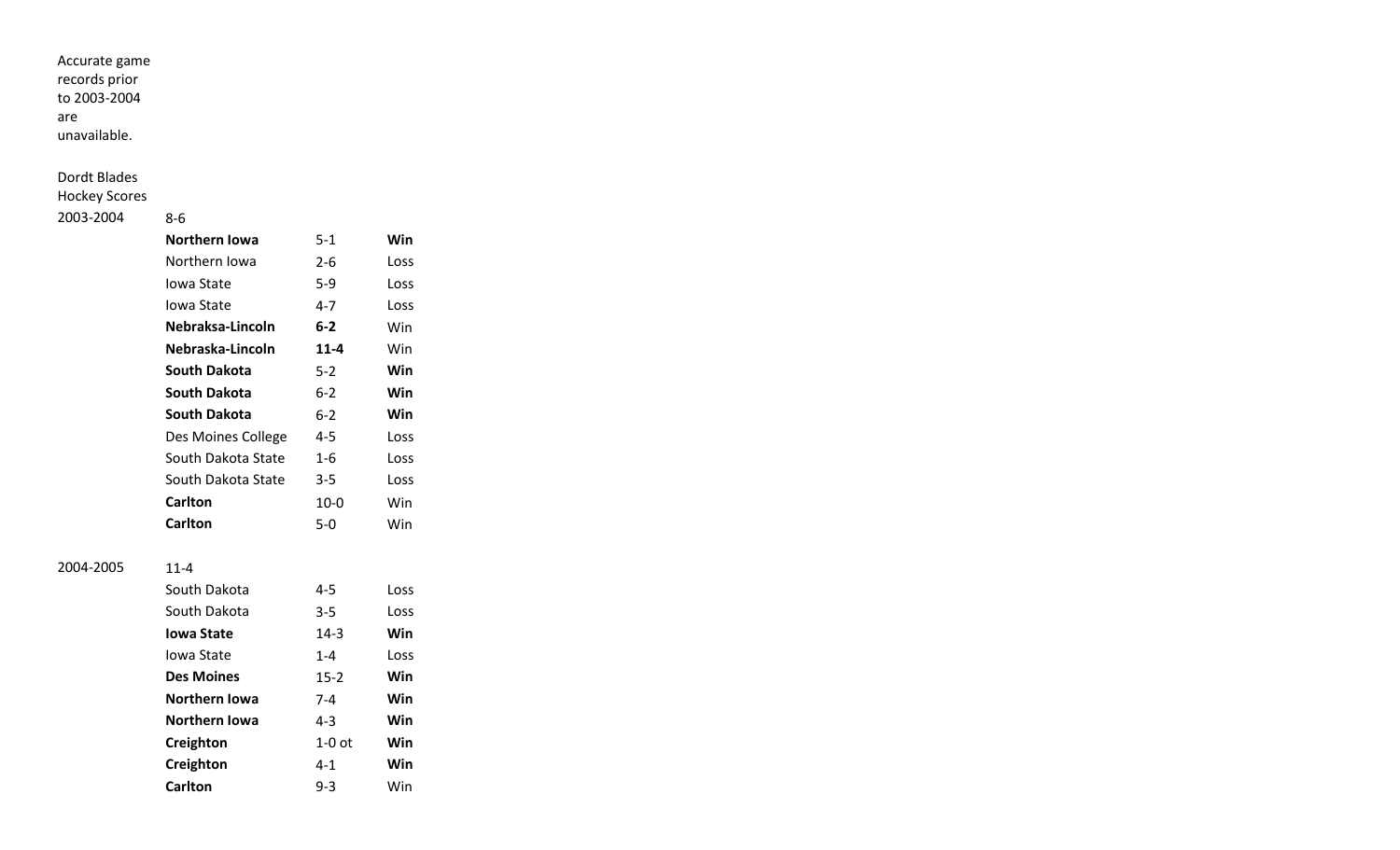|           | <b>Carlton</b>            | $11 - 4$ | Win  |
|-----------|---------------------------|----------|------|
|           | South Dakota State        | $1 - 3$  | Loss |
|           | <b>South Dakota State</b> | $5-2$    | Win  |
|           | <b>Iowa State</b>         | $11 - 4$ | Win  |
|           | <b>South Dakota</b>       | $6 - 2$  | Win  |
|           |                           |          |      |
| 2005-2006 | $1 - 13$                  |          |      |
|           | <b>South Dakota</b>       | $5 - 3$  | Win  |
|           | South Dakota              | $5 - 7$  | Loss |
|           | Nebraska-Lincoln          | $4 - 10$ | Loss |
|           | Nebraska-Lincoln          | $3-6$    | Loss |
|           | South Dakota State        | $1 - 12$ | Loss |
|           | <b>Kings</b>              | $7-9$    | Loss |
|           | Creighton                 | $1 - 4$  | Loss |
|           | Creighton                 | $3 - 7$  | Loss |
|           | Carlton                   | $6-7$    | Loss |
|           | Carlton                   | $5 - 7$  | Loss |
|           | Iowa State                | $2 - 4$  | Loss |
|           | Iowa State                | 7-8      | Loss |
|           | South Dakota              | 8-9      | Loss |
|           | South Dakota State        | 1-9      | Loss |
|           |                           |          |      |

### 2006-2007 17-14

| UNL<br>@         | $9 - 3$ | Win  |
|------------------|---------|------|
| UNL<br>@         | $3 - 4$ | Loss |
| @ Missouri State | $3 - 2$ | Win  |
| @ Illinois State | 1-6     | Loss |
| @ Illinois State | $3 - 5$ | Loss |
| South Dakota     | $5 - 2$ | Win  |
| Iowa State       | $5 - 4$ | Win  |
| Jowa State       | $4 - 7$ | Loss |
| @ St Olaf        | $1 - 2$ | Loss |
| @ St. Olaf       | 1-6     | Loss |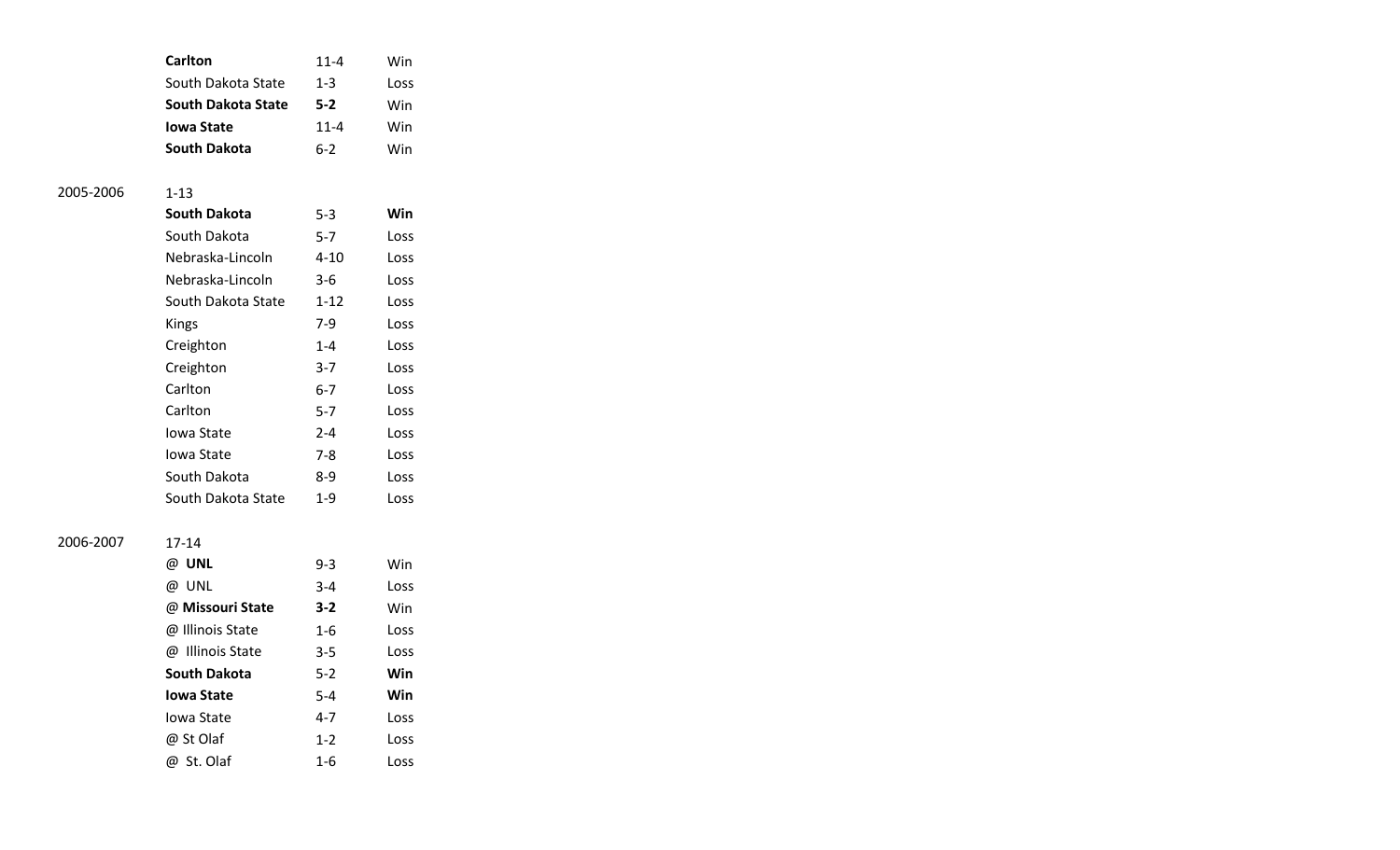| @ South Dakota<br><b>State</b> | 6-4      | Win  |
|--------------------------------|----------|------|
| @ South Dakota<br>State        | $4-5$ ot | Loss |
| <b>Northern Iowa</b>           | 11-8     | Win  |
| <b>Northern Iowa</b>           | $9 - 5$  | Win  |
| @ Iowa State                   | $4 - 10$ | Loss |
| @ Iowa State                   | $1 - 5$  | Loss |
| @ South Dakota                 | $13 - 4$ | Win  |
| @ South Dakota                 | $10-2$   | Win  |
| @ Northern<br>Colorado         | 7-8      | Loss |
| @ Northern<br>Colorado         | $4 - 7$  | Loss |
| South Dakota                   | $15-2$   | Win  |
| @ Carleton                     | $7-0$    | Win  |
| @ Carleton                     | $3-2$    | Win  |
| <b>Omaha Energy</b>            | $5-2$    | Win  |
| South Dakota State             | $8 - 7$  | Win  |
| <b>South Dakota State</b>      | 4-3 ot   | Win  |
| @ Omaha Energy                 | $1 - 10$ | Loss |
| UNL                            | 4-6      | Loss |
| UNL                            | $9 - 7$  | Win  |
| <b>South Dakota State</b>      | $9 - 3$  | Win  |
| @ lowa State                   | $0 - 4$  | Loss |

### 2007-2008 23-11

| Saginaw Valley State    | 4-6     | Loss |
|-------------------------|---------|------|
| <b>Middle Tennessee</b> | 6-4     | Win  |
| Sioux Falls             | $3 - 5$ | Loss |
| @ Iowa State            | $7-3$   | Win  |
| @ Iowa State            | $6-3$   | Win  |
| Creighton               | 8-1     | Win  |
| Creighton               | 7-0     | Win  |
| St. Thomas              | 2-5     | Loss |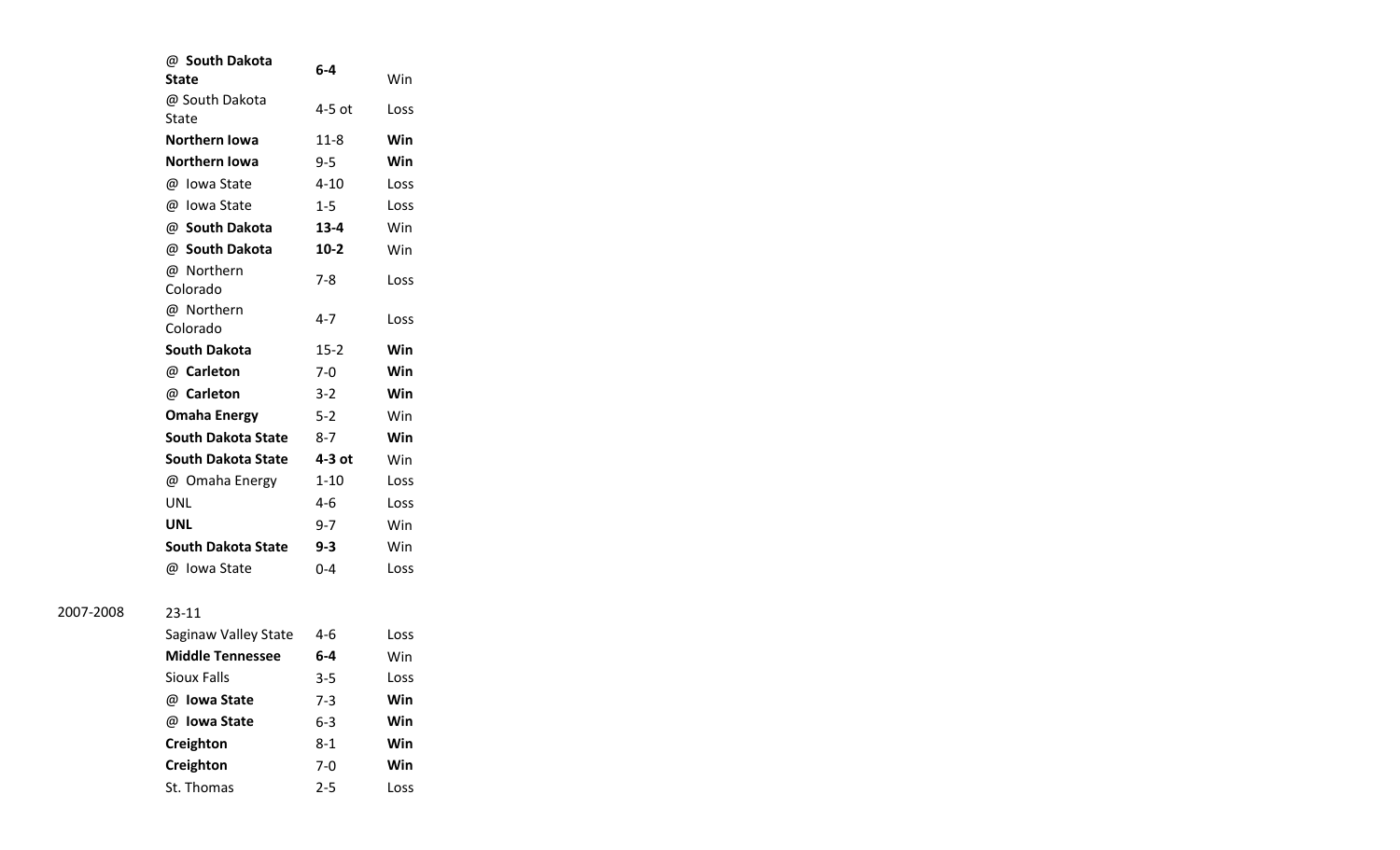| St. Thomas                 | $3 - 5$             | Loss |                                                                                |
|----------------------------|---------------------|------|--------------------------------------------------------------------------------|
| @ South Dakota             | 8-6                 | Win  |                                                                                |
| <b>South Dakota State</b>  | $8 - 3$             | Win  |                                                                                |
| South Dakota State         | 9-4                 | Win  |                                                                                |
| Wyoming                    | 4-2                 | Win  |                                                                                |
| @ UNL                      | $4 - 6$             | Loss |                                                                                |
| CSU-Northridge             | 5-6                 | Loss |                                                                                |
| Northern Colorado          | $1 - 7$             | Loss |                                                                                |
| St. Olaf                   | $6 - 4$             | Win  |                                                                                |
| <b>Iowa State</b>          | 7-0                 | Win  |                                                                                |
| <b>Iowa State</b>          | $9-1$               | Win  |                                                                                |
| <b>At Creighton</b>        | 13-3                | Win  |                                                                                |
| <b>South Dakota</b>        | $9 - 2$             | Win  |                                                                                |
| <b>Iowa State</b>          | $2 - 1$             | Win  |                                                                                |
| @ South Dakota<br>State    | $4 - 3$             | Win  |                                                                                |
| @ South Dakota<br>State    | $1 - 5$             | Loss |                                                                                |
| South Dakota               | $9 - 1$             | Win  |                                                                                |
| @ Creighton                | $3-1$               | Win  |                                                                                |
| @ Creighton                | $10-2$              | Win  |                                                                                |
| @ Mankato                  | 3-4                 | Loss |                                                                                |
| <b>UC Davis #</b>          | $6-0$               | Win  | <b>ACHA Division III Pacific Region</b><br>Tournament                          |
| Wyoming #                  | $4 - 0$             | Win  | <b>ACHA Division III Pacific Region</b><br>Tournament                          |
| Central Florida*           | $3 - 4$<br>shootout | Loss | <b>ACHA Division III National 16-team</b><br>tournament @ Rochester, Minnesota |
| Saginaw Valley<br>State*   | $2 - 6$             | Loss | <b>ACHA Division III National 16-team</b><br>tournament @ Rochester, Minnesota |
| Fairfield*                 | $5 - 4$             | Win  | <b>ACHA Division III National 16-team</b><br>tournament @ Rochester, Minnesota |
| <b>Florida Gulf Coast*</b> | $4 - 2$             | Win  | <b>ACHA Division III National 16-team</b><br>tournament @ Rochester, Minnesota |
| Dordt College placed       |                     |      |                                                                                |

13th at nationals.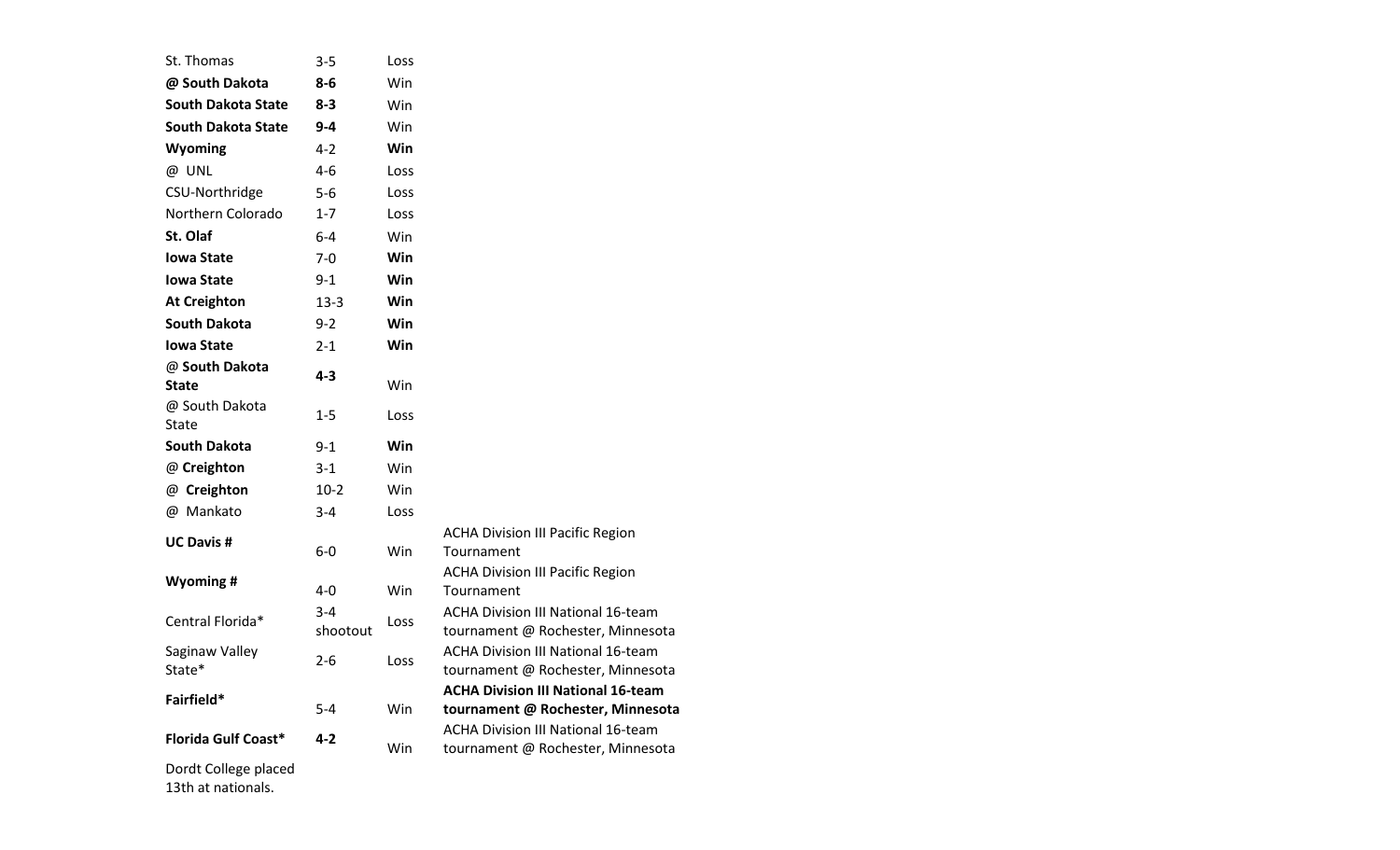2008-2009 24-7

| @ South Dakota            |         |      |                                    |
|---------------------------|---------|------|------------------------------------|
| State!                    | 8-1     | Win  |                                    |
| @ South Dakota            |         |      |                                    |
| State!                    | 8-1     | Win  |                                    |
| Nebraska!                 | $6 - 2$ | Win  |                                    |
| <b>Iowa State</b>         | $9 - 7$ | Loss |                                    |
| <b>Iowa State</b>         | $4-2$   | Win  |                                    |
| @ St. Thomas              | $2 - 6$ | Loss |                                    |
| @ St. Thomas              | $4 - 5$ | Loss |                                    |
| <b>South Dakota State</b> | 8-3     | Win  |                                    |
| @ South Dakota            |         | Loss |                                    |
| State                     | 7-8     |      |                                    |
| @ Colorado                |         |      |                                    |
| <b>University</b>         | $9 - 1$ | Win  |                                    |
| @ Colorado College        | $8-2$   | Win  |                                    |
| @ Wyoming                 | $10-1$  | Win  |                                    |
| Creighton                 | $10-3$  | Win  |                                    |
| @ Creighton               | $6-1$   | Win  |                                    |
| Calvin*                   | $2 - 5$ | Loss | Clash In The Corn                  |
| Wyoming*                  | $9 - 1$ | Win  | Clash In The Corn                  |
| Wisconsin                 |         |      |                                    |
| Platteville*              | $8 - 2$ | Win  | Clash In The Corn                  |
| Mankato                   | $3-6$   | Loss |                                    |
| Mankato                   | 4-8     | Loss |                                    |
| <b>Air Force</b>          | $6-0$   | Win  |                                    |
| <b>Mesa State</b>         | $16-1$  | Win  |                                    |
| @ South Dakota            | $6 - 3$ | Win  |                                    |
| <b>South Dakota</b>       | 13-0    | Win  |                                    |
| Iowa                      | $13-2$  | Win  |                                    |
| <b>lowa</b>               | $8 - 1$ | Win  |                                    |
| Wyoming ^                 | $4 - 1$ | Win  | <b>NCCHA Semifinals</b>            |
| lowa State ^^             | 4-0     | Win  | <b>NCCHA Finals</b>                |
| Fredonia State #          | $4 - 5$ | Loss | <b>ACHA Division III Nationals</b> |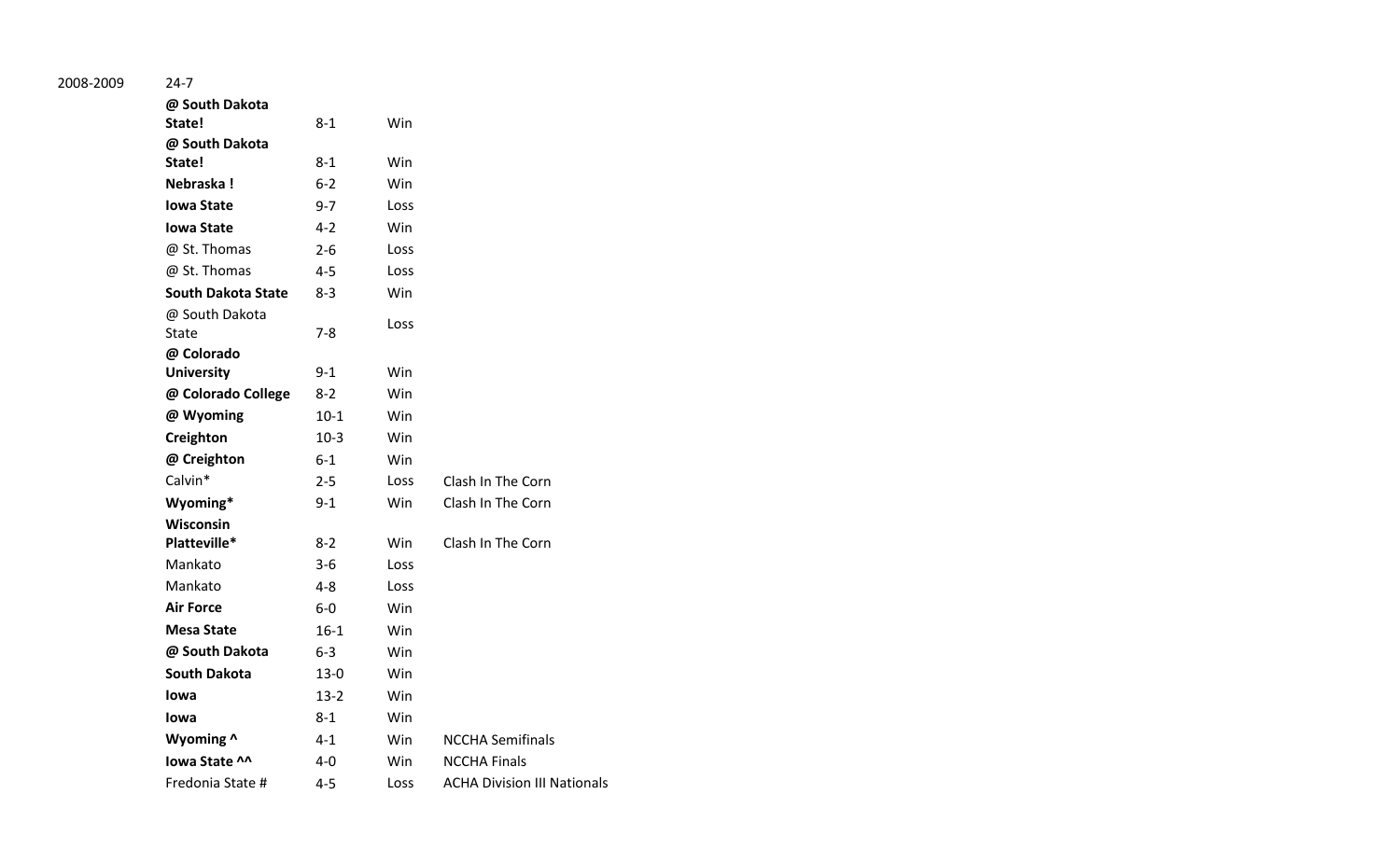| <b>Delta Community #</b>   | $4 - 3$ | Win | <b>ACHA Division III Nationals</b>  |
|----------------------------|---------|-----|-------------------------------------|
| Tennessee #                | 4-1     | Win | <b>ACHA Division III Nationals</b>  |
| <b>Northern Arizona ##</b> | $2 - 1$ | Win | ##-ACHA Division III 5/6 place game |

# 2009-2010 11-13

| <b>NW Health Sciences</b>   | $5 - 3$  | Win  |                                                            |
|-----------------------------|----------|------|------------------------------------------------------------|
| <b>NW Health Sciences</b>   | $7-8$    | Loss |                                                            |
| @ Calvin                    | $3 - 8$  | Loss |                                                            |
| @ Hope                      | $2 - 7$  | Loss |                                                            |
| @ Mesa State                | $7 - 3$  | Loss |                                                            |
| @ Air Force                 | $5 - 8$  | Loss |                                                            |
| Creighton                   | $11-3$   | Win  |                                                            |
| @ Creighton                 | $6 - 4$  | Win  |                                                            |
| Wyoming!                    | $3-9$    | Loss | Clash In The Corn                                          |
| <b>Grand Valley!</b>        | $5-6$    | Loss | Clash In The Corn                                          |
| <b>Colorado University!</b> | $8 - 6$  | Win  | Clash In The Corn                                          |
| South Dakota State          | $5 - 8$  | Loss |                                                            |
| @ South Dakota              |          |      |                                                            |
| <b>State</b>                | $5 - 2$  | Win  |                                                            |
| <b>Colorado College</b>     | $15 - 1$ | Win  |                                                            |
| Wyoming                     | $4 - 1$  | Win  |                                                            |
| Nebraska                    | $4 - 5$  | Loss |                                                            |
| Nebraska                    | $3 - 5$  | Loss |                                                            |
| @ Iowa State                | $2 - 3$  | Loss |                                                            |
| @ Iowa State                | $5-0$    | Win  |                                                            |
| Air Force*                  | $6 - 4$  | Win  | ACHA Pacific Regionals @ Las Vegas                         |
| Wyoming *                   | $4 - 1$  | Win  | ACHA Pacific Regionals @ Las Vegas                         |
| Florida Gulf Coast \$       | $2 - 7$  | Loss | ACHA Division III National Tournament @<br>Estero, Florida |
| Farmingdale State \$        | $3 - 5$  | Loss |                                                            |
| Davenport \$                | $1 - 5$  | Loss |                                                            |
|                             |          |      |                                                            |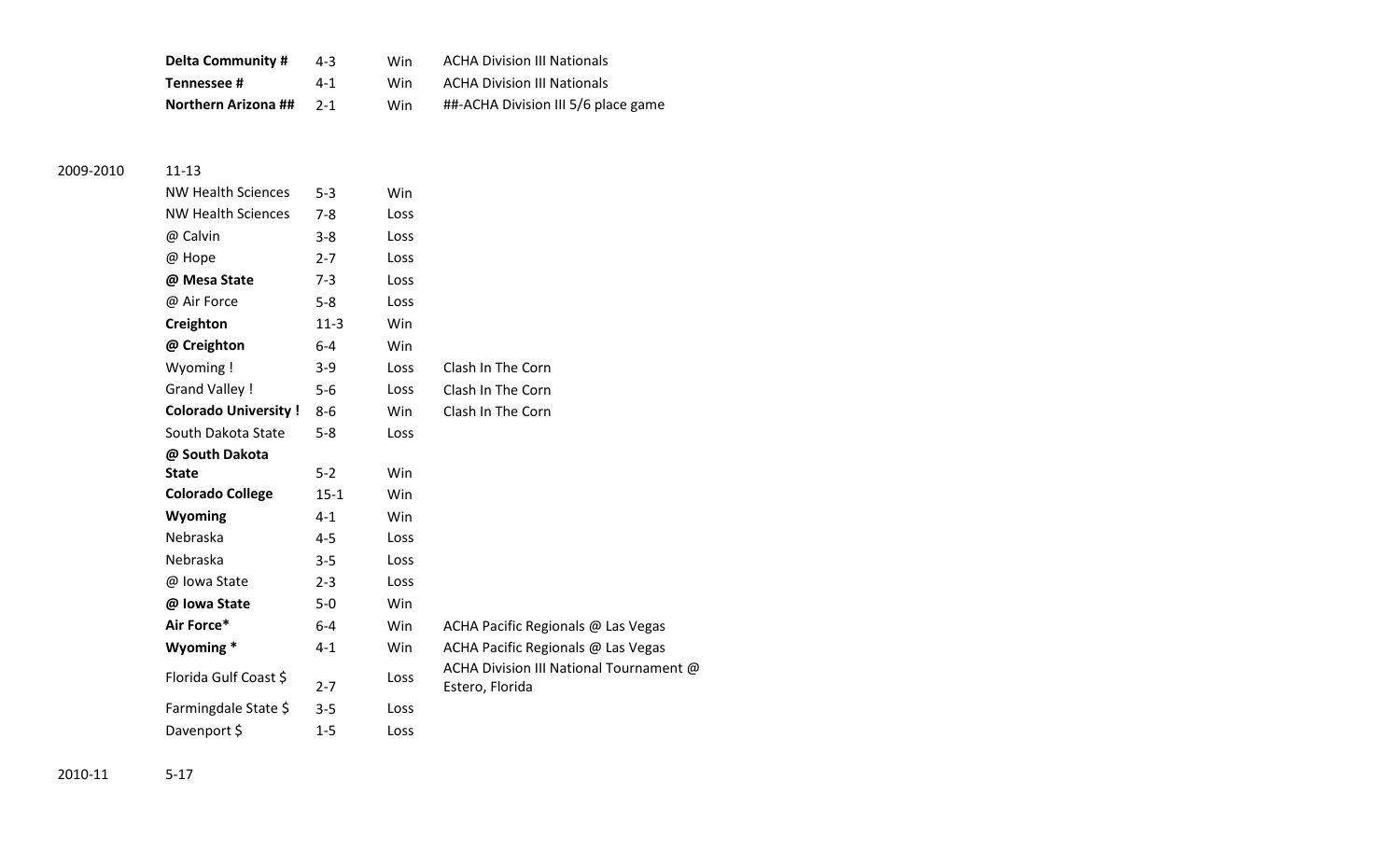| Colorado State            | $4 - 7$  | Loss |                   |
|---------------------------|----------|------|-------------------|
| Colorado State            | $1 - 4$  | Loss |                   |
| <b>NW Health Sciences</b> | $3 - 5$  | Loss |                   |
| <b>NW Health Sciences</b> | $2 - 4$  | Loss |                   |
| Creighton                 | $2 - 5$  | Loss |                   |
| @ Creighton               | $2 - 4$  | Loss |                   |
| Wyoming*                  | $4 - 3$  | Win  | Clash In The Corn |
| Hope *                    | $8-0$    | Win  | Clash In The Corn |
| College of the            |          | Loss |                   |
| Canyons*                  | $1 - 12$ |      | Clash In The Corn |
| @ Colorado                |          | Loss |                   |
| University                | $1 - 7$  |      |                   |
| @ Wyoming                 | $0 - 6$  | Loss |                   |
| @ Colorado College        | $7 - 6$  | Win  |                   |
| @ Nebraska                | $2 - 8$  | Loss |                   |
| @ Nebraska                | $0 - 10$ | Loss |                   |
| Iowa State                | $1 - 4$  | Loss |                   |
| Iowa State                | $3 - 4$  | Loss |                   |
| Air Force                 | $3 - 2$  | Loss |                   |
| <b>South Dakota</b>       | $7-2$    | Win  |                   |
| @ South Dakota            | 4-5      | Loss |                   |
| South Dakota State        | $4 - 5$  | Loss |                   |
| @ South Dakota            |          | Loss |                   |
| State                     | $3 - 5$  |      |                   |
| @ NW Health               |          | Loss |                   |
| Sciences                  | $4 - 6$  |      |                   |
| @ NW Health               |          | Loss |                   |
| <b>Sciences</b>           | $3 - 8$  |      |                   |
|                           |          |      |                   |

| @ Waldorf                 | 3-6     | Loss |
|---------------------------|---------|------|
| @ Waldorf                 | $4 - 5$ | Loss |
| <b>NW Health Sciences</b> | 2-6     | Loss |
| <b>NW Health Sciences</b> | $6 - 3$ | Win  |
| @ Wyoming                 | 4-8     | Loss |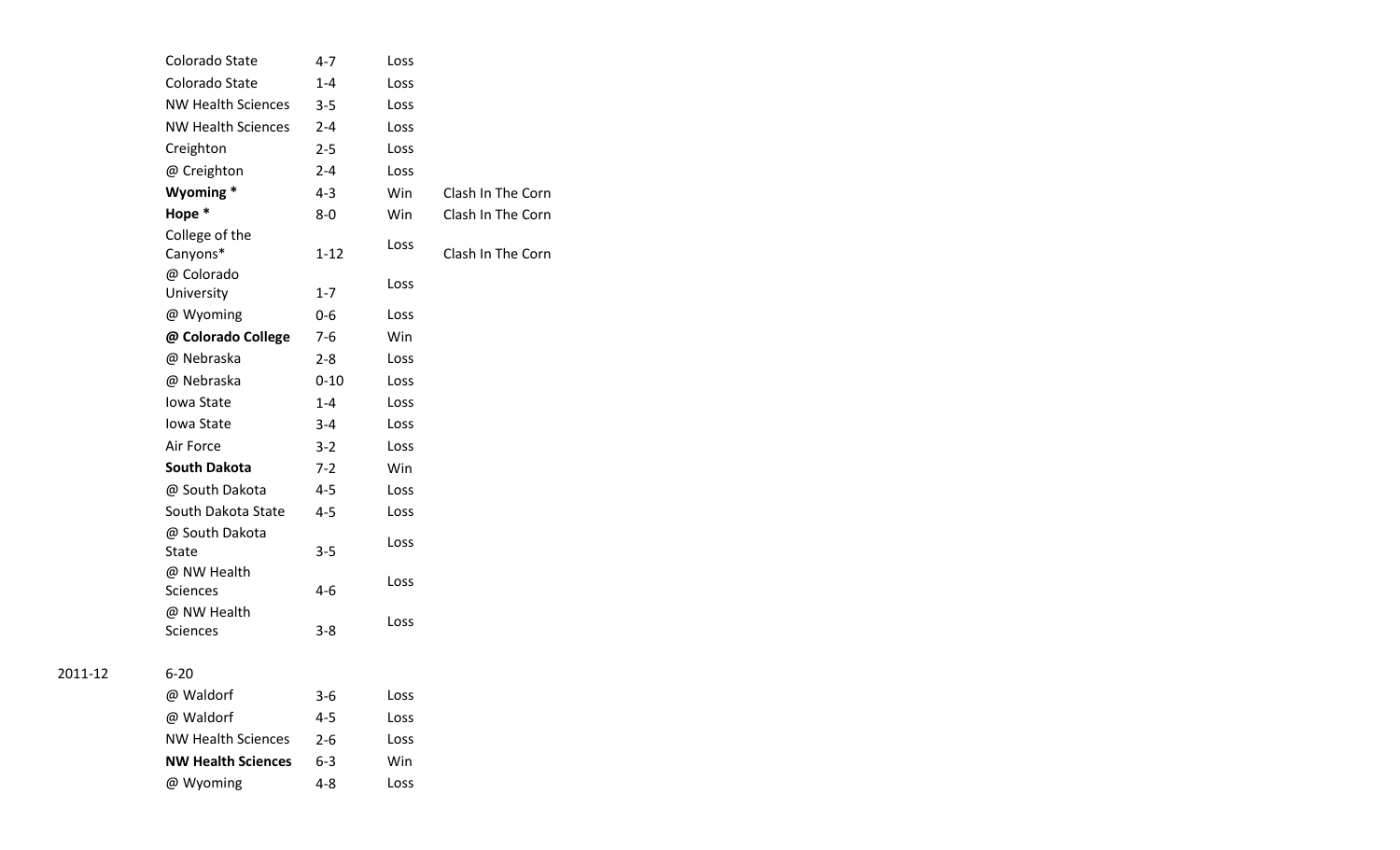| @ Colorado State           | 2-6      | Loss       |                   |
|----------------------------|----------|------------|-------------------|
| @ Colorado College         | $5 - 1$  | Win        |                   |
| South Dakota               | 4-5      | Loss       |                   |
| @ South Dakota             |          | Loss       |                   |
| State                      | $2 - 3$  |            |                   |
| lowa State *               | $1 - 5$  | Loss       | Clash In The Corn |
| Davenport *                | $0 - 5$  | Loss       | Clash In The Corn |
| Wyoming*                   | $4 - 2$  | <b>Win</b> | Clash In The Corn |
| Metro State                | $2 - 4$  | Loss       |                   |
| South Dakota State         | $3 - 7$  | Loss       |                   |
| <b>Colorado University</b> | $1 - 10$ | Loss       |                   |
| @ South Dakota             | $3-2$    | Win        |                   |
| Creighton                  | $3 - 4$  | Loss       |                   |
| @ Creighton                | $1-0$    | Win        |                   |
| Nebraska                   | $3 - 4$  | Loss       |                   |
| Nebraska                   | $4 - 10$ | Loss       |                   |
| @ Kansas                   | $8 - 3$  | Win        |                   |
| @ Kansas                   | $2 - 3$  | Loss       |                   |
| @ South Dakota             |          | Loss       |                   |
| <b>State</b>               | $7-9$    |            |                   |
| South Dakota State         | $3-9$    | Loss       |                   |
| @ NW Health                |          | Loss       |                   |
| Sciences                   | $3 - 4$  |            |                   |
| @ NW Health                |          | Loss       |                   |
| Sciences                   | $1 - 6$  |            |                   |
|                            |          |            |                   |
| $5 - 16$                   |          |            |                   |

| Aquinas          | $1 - 2$ | Loss |
|------------------|---------|------|
| Calvin!          | 1-6     | Loss |
| Kansas           | 4-0     | Win  |
| Kansas           | $4 - 2$ | Win  |
| @ Colorado State | $1 - 5$ | Loss |
| @ Colorado       | $1 - 2$ | Loss |
| @ Metro State    | 4-8     | Loss |
| Missouri State   | $2 - 8$ | Loss |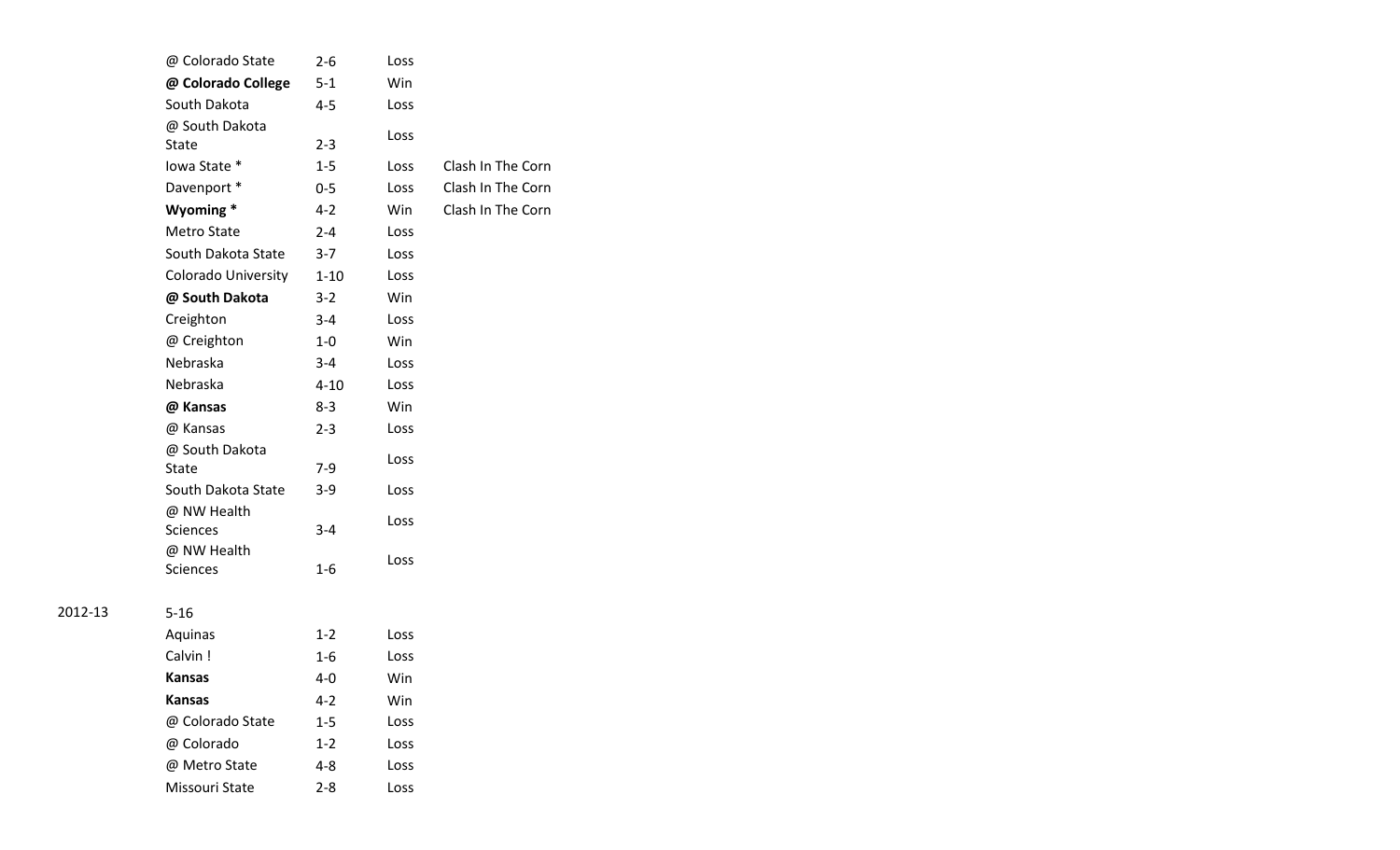| Missouri State             | 5-9     | Loss |
|----------------------------|---------|------|
| @ lowa                     | 2-7     | Loss |
| @ lowa                     | 0-5     | Loss |
| Colorado                   | $1-2$   | Loss |
| Colorado                   | $4 - 2$ | Win  |
| @ Wisconsin<br>Platteville | $2 - 5$ | Loss |
| @ Wisconsin<br>Platteville | 1-8     | Loss |
| @ Iowa State               | $1 - 7$ | Loss |
| @ Iowa State               | 1-7     | Loss |
| @ Nebraska                 | $3 - 6$ | Loss |
| @ Nebraska                 | 1-5     | Loss |
| South Dakota State         | $5 - 4$ | Win  |
| @ South Dakota             |         |      |
| State                      | 1-0     | Win  |

| b-14                  |          |      |                   |
|-----------------------|----------|------|-------------------|
| @ Augustana (ILL)     | 4-1      | Win  |                   |
| @ Augustana (ILL)     | $7-2$    | Win  |                   |
| lowa                  | $2 - 3$  | Loss |                   |
| Iowa                  | $5 - 11$ | Loss |                   |
| @ Northern Colorado   | $5 - 11$ | Loss |                   |
| @ Colorado State      | $2 - 7$  | Loss |                   |
| @ Colorado-Colo.      |          | Loss |                   |
| Springs 2-5           | $2 - 5$  |      |                   |
| Wisconsin Platteville | $2 - 6$  | Loss |                   |
| Wisconsin Platteville | $1 - 5$  | Loss |                   |
| @ Aurora              | $0 - 5$  | Loss |                   |
| @ Aurora              | 0-6      | Loss |                   |
| Iowa State            | $0 - 4$  | Loss |                   |
| Iowa State            | $1 - 4$  | Loss |                   |
| Wyoming*              | $2 - 1$  | Win  | Clash In The Corn |
| Colorado State *      | $1 - 4$  | Loss | Clash In The Corn |
| Metro State *         | $1 - 3$  | Loss | Clash In The Corn |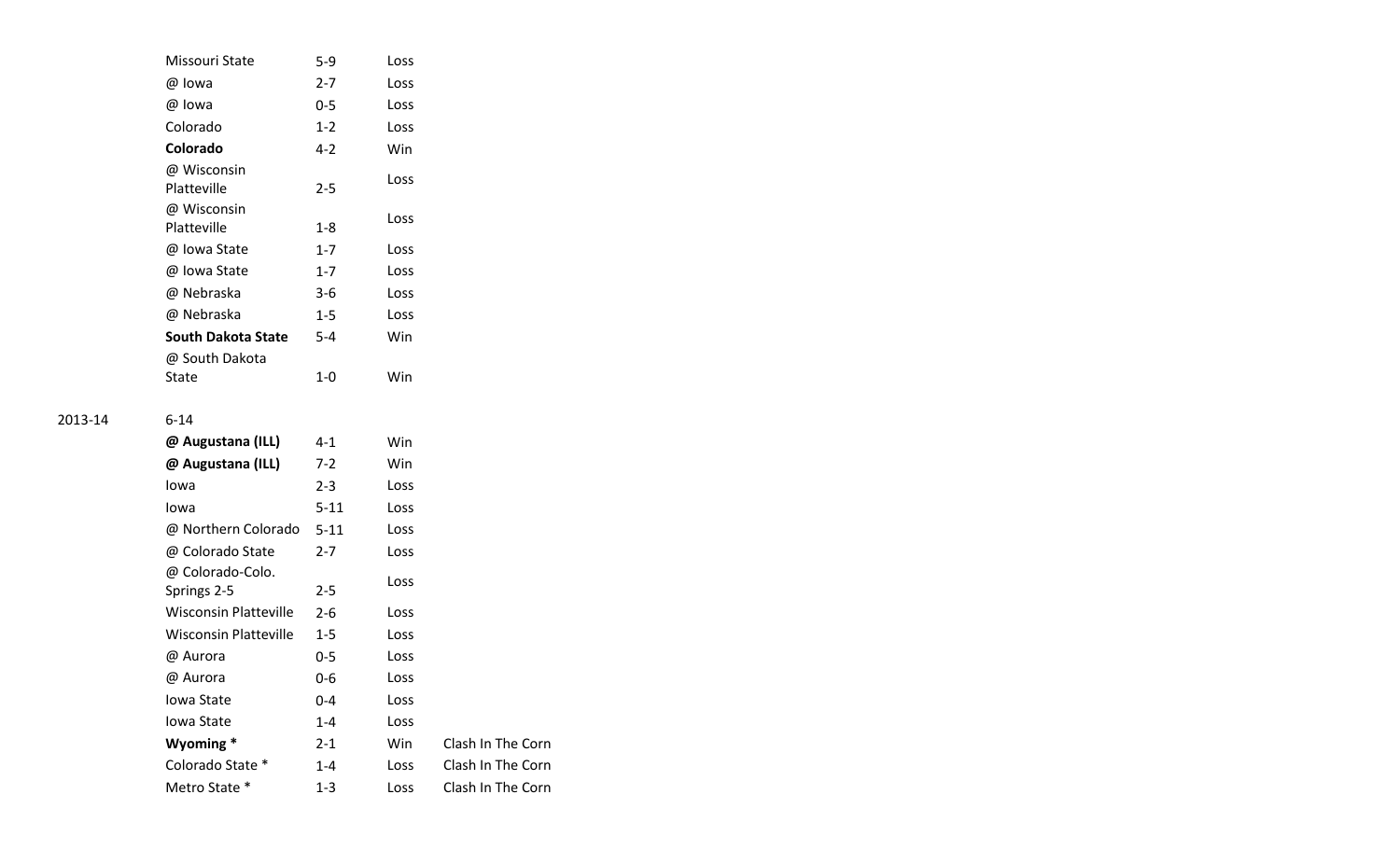| @ Missouri State             | $5 - 3$  | Win  |                   |
|------------------------------|----------|------|-------------------|
| @ Missouri State             | $2 - 6$  | Loss |                   |
| @ Arkansas                   | 0-8      | Loss |                   |
| @ Arkansas                   | $1 - 10$ | Loss |                   |
| Creighton                    | $1 - 0$  | Win  |                   |
| Creighton                    | 7-5      | Win  |                   |
| Nebraska                     | $1 - 5$  | Loss |                   |
| Nebraska                     | 0-6      | Loss |                   |
| $5 - 22$                     |          |      |                   |
| Midland                      | 0-9      | Loss |                   |
| @ Midland                    | $1 - 13$ | Loss |                   |
| <b>Indiana Tech</b>          | $0 - 6$  | Loss |                   |
| Colorado School of<br>Mines  | $2 - 7$  | Loss |                   |
| Colorado School of           |          |      |                   |
| <b>Mines</b>                 | $5 - 4$  | Win  |                   |
| @ Wyoming                    | $0 - 5$  | Loss |                   |
| @ Metro State                | $1 - 10$ | Loss |                   |
| @ Colorado State             | $2 - 6$  | Loss |                   |
| @ Iowa State                 | 0-6      | Loss |                   |
| @ Iowa State                 | $2 - 9$  | Loss |                   |
| <b>Wisconsin Platteville</b> | $2 - 5$  | Loss |                   |
| <b>Wisconsin Platteville</b> | 3-4      | Loss |                   |
| <b>South Dakota State</b>    | 5-6      | Win  |                   |
| @ South Dakota               |          |      |                   |
| <b>State</b>                 | $5 - 1$  | Win  |                   |
| Northern Colorado *          | $3 - 6$  | Loss | Clash In The Corn |
| Santa Rosa *                 | 4-3      | Win  | Clash In The Corn |
| Colorado State *             | $2 - 6$  | Loss | Clash In The Corn |
| @ Northwestern (ILL)         | $1 - 3$  | Loss |                   |
| @ Northwestern (ILL)         | 2-4      | Loss |                   |
| Missouri State               | 2-7      | Loss |                   |
| Missouri State               | 2-5      | Loss |                   |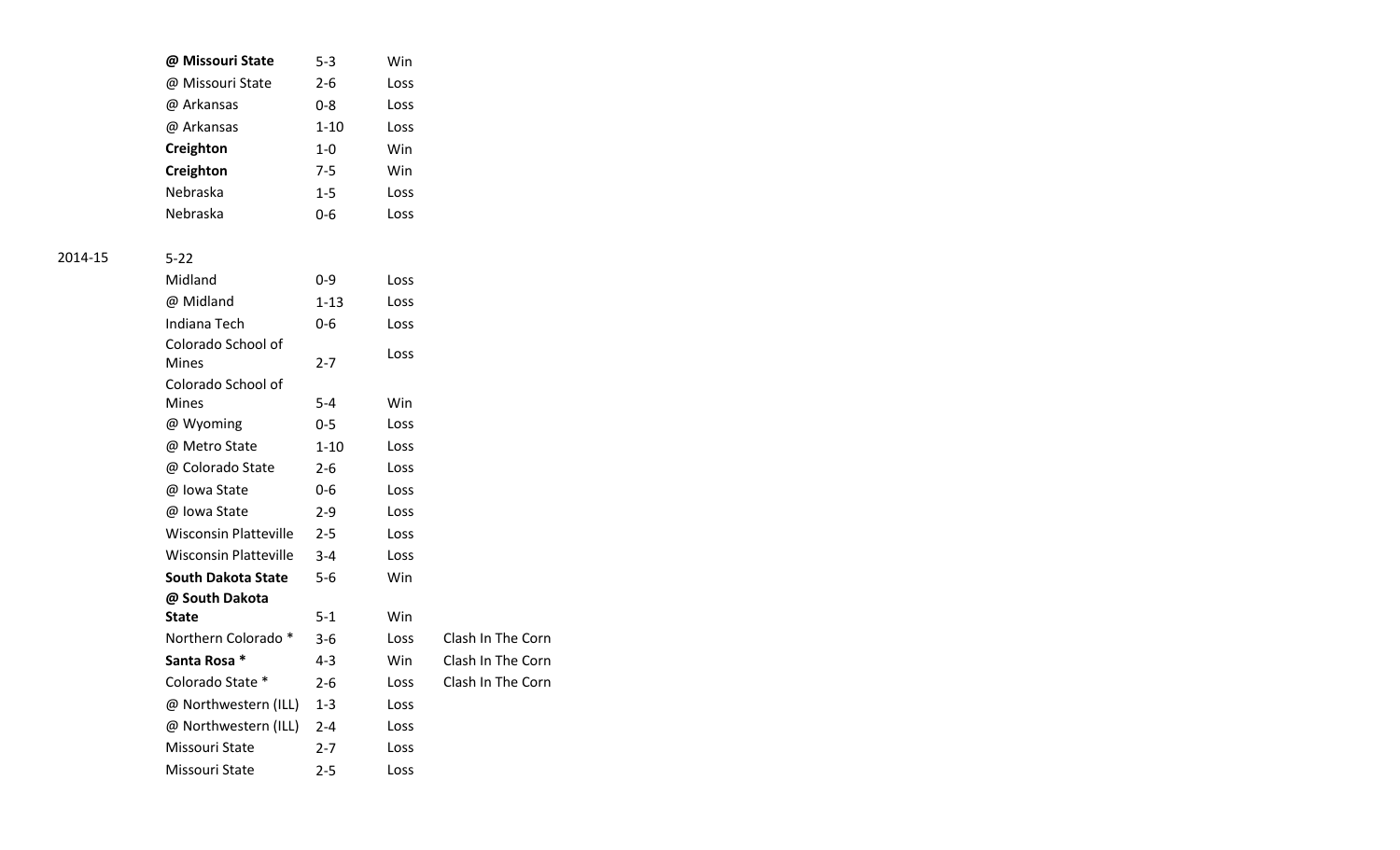| @ Nebraska             | $0 - 3$  | Loss |
|------------------------|----------|------|
| @ Nebraska             | $4 - 11$ | Loss |
| <b>Williston State</b> | $1 - 8$  | Loss |
| <b>Williston State</b> | $0 - 5$  | Loss |
| @ Northern Iowa        | $6-2$    | Win  |
| @ Northern Iowa        | $5 - 4$  | Win  |
|                        |          |      |

| @ Creighton                 | $2 - 10$ | Loss |                   |
|-----------------------------|----------|------|-------------------|
| @ Creighton                 | $1 - 8$  | Loss |                   |
| @ Northern Illinois         | $2 - 1$  | Win  |                   |
| @ Northern Illinois         | $0 - 3$  | Loss |                   |
| Northern Iowa               | $8-2$    | Win  |                   |
| Northern Iowa               | $4 - 3$  | Win  |                   |
| @ Wisconsin-<br>Platteville | $1 - 7$  | Loss |                   |
| @ Wisconsin-<br>Platteville | $2 - 6$  | Loss |                   |
| @ Colorado Christian        | $13-0$   | Win  |                   |
| @ Colorado Mines            | $0 - 2$  | Loss |                   |
| @ Colorado State            | $0 - 10$ | Loss |                   |
| <b>Northwestern</b>         |          |      |                   |
| (Illinois)                  | $1 - 0$  | Win  |                   |
| Northwestern<br>(Illinois)  | $4 - 5$  | Loss |                   |
| Northern Arizona*           | $5 - 5$  | Loss | Clash In The Corn |
| Colorado Mesa *             | $4 - 2$  | Win  | Clash In The Corn |
| Marquette *                 | $0 - 7$  | Loss | Clash In The Corn |
| Iowa State                  | $0 - 3$  | Loss |                   |
| Iowa State                  | $2 - 5$  | Loss |                   |
| Nebraska                    | $3 - 11$ | Loss |                   |
| Nebraska                    | $3-6$    | Loss |                   |
| <b>South Dakota State</b>   | $5 - 2$  | Win  |                   |
| @ South Dakota              |          |      |                   |
| <b>State</b>                | $6 - 2$  | Win  |                   |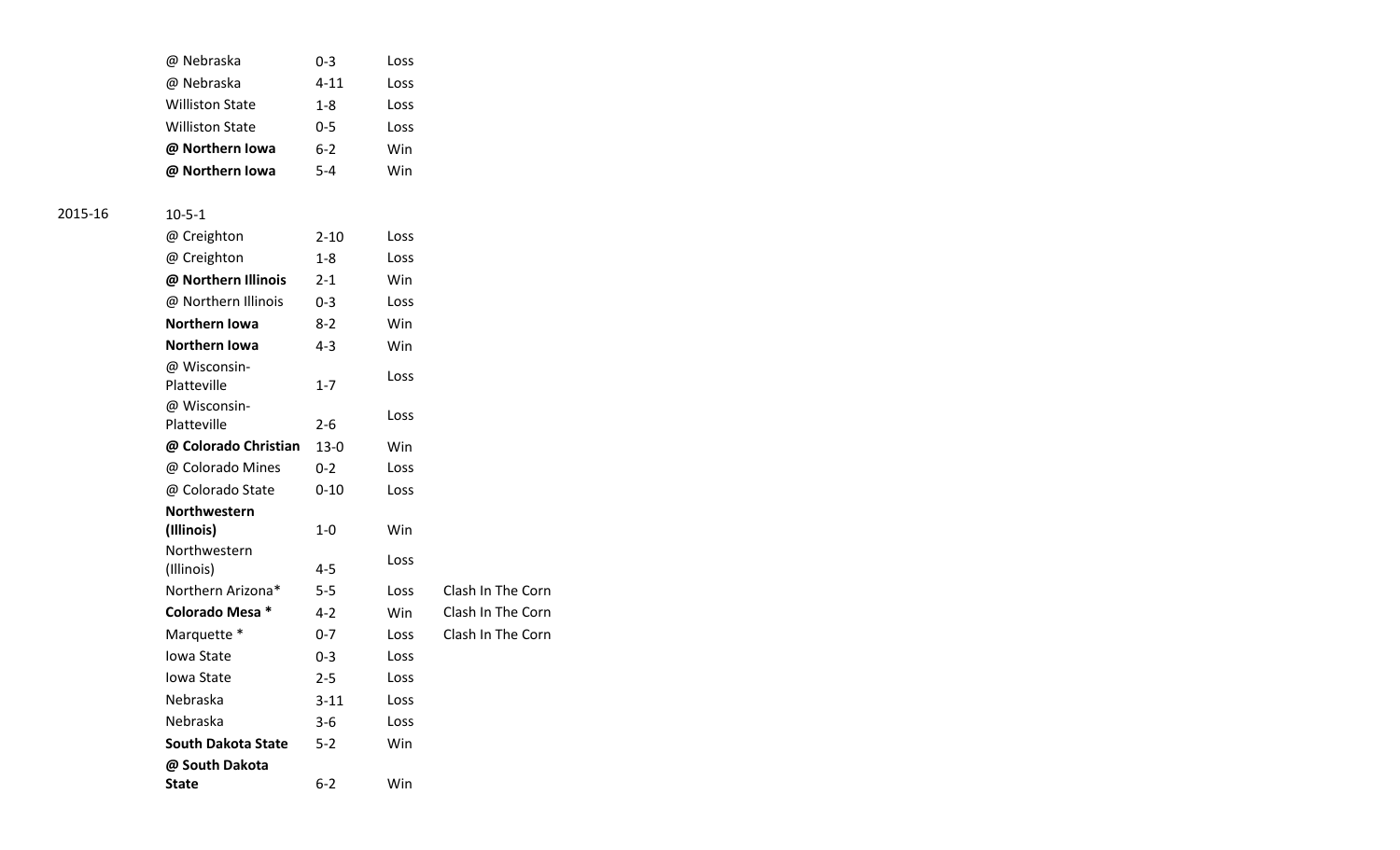| @ Lewis          | $10-1$ | Win  |
|------------------|--------|------|
| @ Lewis          | $10-3$ | Win  |
| @ Missouri State | በ-ጸ    | Loss |
| @ Missouri State | 5-6    | Loss |

| @ Kansas                     | 4-7      | Loss |                   |
|------------------------------|----------|------|-------------------|
| @ Kansas                     | $3 - 3$  | Loss |                   |
| <b>Northern Illinois</b>     | $6 - 2$  | Win  |                   |
| <b>Northern Illinois</b>     | $8-0$    | Win  |                   |
| @ Iowa State                 | $1 - 12$ | Loss |                   |
| @ Iowa State                 | $2 - 9$  | Loss |                   |
| @ Colorado Mesa              | 2-4      | Loss |                   |
| @ Colorado Christian         | $14-2$   | Win  |                   |
| @ Colorado Mines             | $1 - 3$  | Loss |                   |
| <b>Wisconsin Platteville</b> | $3-6$    | Loss |                   |
| <b>Wisconsin Platteville</b> | $7-8$    | Loss |                   |
| <b>South Dakota State</b>    | $6 - 3$  | Win  |                   |
| @ South Dakota               |          |      |                   |
| <b>State</b>                 | $6 - 3$  | Win  |                   |
| New Mexico*                  | $6-5$    | Win  | Clash In The Corn |
| Colorado State*              | $3-6$    | Loss | Clash In The Corn |
| Aurora*                      | $3 - 7$  | Loss | Clash In The Corn |
| Creighton                    | $3 - 7$  | Loss |                   |
| Creighton                    | $5 - 1$  | Win  |                   |
| @ Nebraska                   | $2 - 7$  | Loss |                   |
| @ Nebraska                   | 1-6      | Loss |                   |
| @ Arkansas                   | $5 - 8$  | Loss |                   |
| @ Arkansas                   | $5-5$    | Loss |                   |
| Lewis                        | $7-1$    | Win  |                   |
| Lewis                        | $6 - 1$  | Win  |                   |
| Missouri State               | 1-6      | Loss |                   |
| Missouri State               | $5 - 8$  | Loss |                   |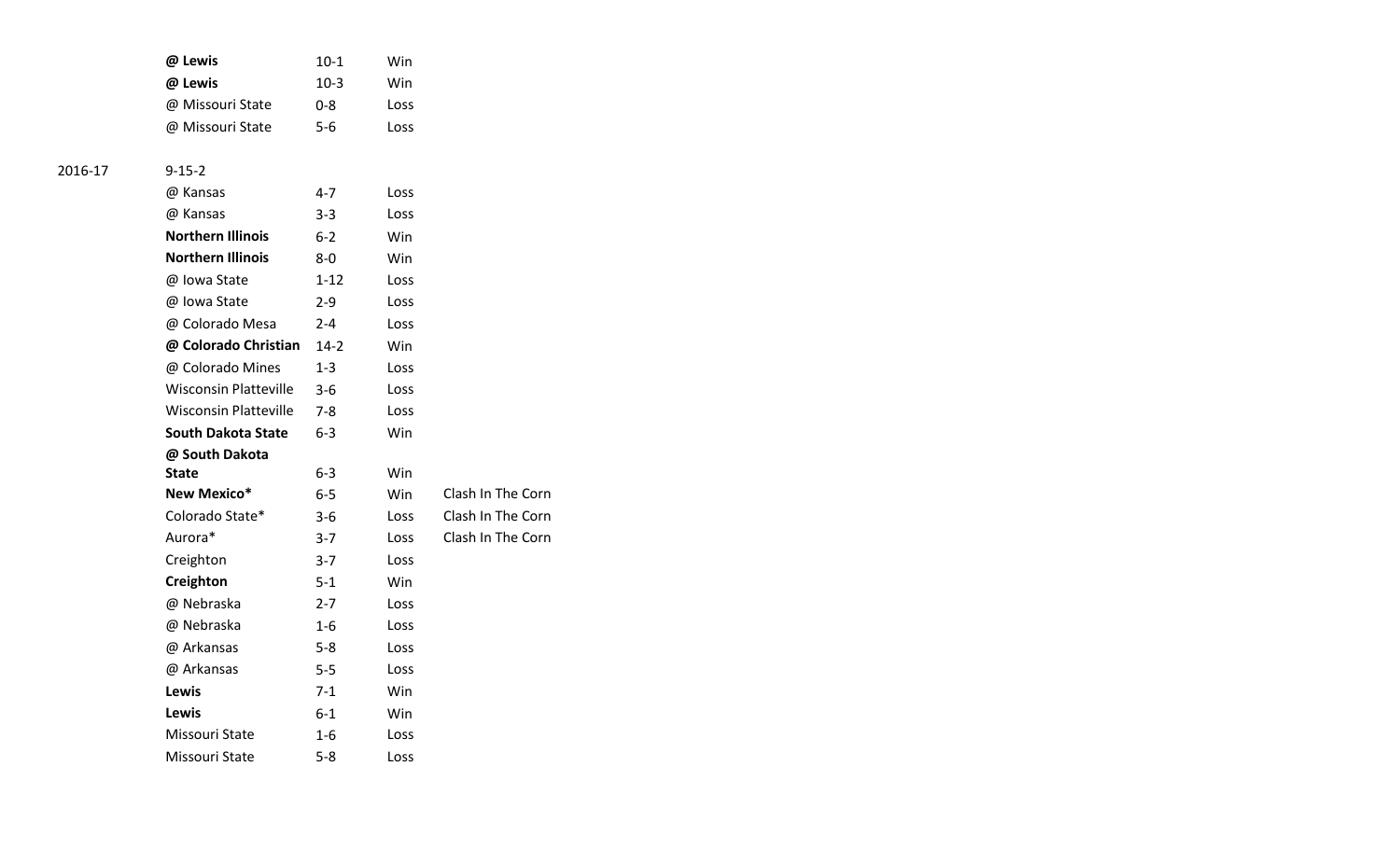| 2017-18 |  |  |
|---------|--|--|
|         |  |  |

6-20

| Kansas                                 | $6 - 7$  | Loss |                   |
|----------------------------------------|----------|------|-------------------|
| Kansas                                 | $3 - 14$ | Loss |                   |
| Augustana (Illinois)                   | $5-6$    | Loss |                   |
| Augustana (Illinois)                   | $6-5$    | Win  |                   |
| @ South Dakota                         |          |      |                   |
| State                                  | 6-1      | Win  |                   |
| South Dakota State                     | $3 - 5$  | Loss |                   |
| @ Colorado Springs                     | 1-4      | Loss |                   |
| @ Colorado Mines                       | $0 - 7$  | Loss |                   |
| @ Air Force                            | $3 - 18$ | Loss |                   |
| @ Wisconsin<br>Platteville             | $4 - 10$ | Loss |                   |
| @ Wisconsin<br>Platteville             | $1 - 6$  | Loss |                   |
| Arkansas                               | $2 - 4$  | Loss |                   |
| Arkansas                               | $1 - 5$  | Loss |                   |
| <b>Robert Morris*</b>                  | $4 - 3$  | Win  | Clash In The Corn |
| Missouri State *                       | $2 - 7$  | Loss | Clash In The Corn |
| <b>Wisconsin Platteville</b><br>$\ast$ | 1-6      | Loss | Clash In The Corn |
| @ Creighton                            | $1 - 7$  | Loss |                   |
| @ Creighton                            | 3-6      | Loss |                   |
| @ Missouri State                       | $3 - 4$  | Loss |                   |
| @ Missouri State                       | Ი-Ნ      | Loss |                   |
| <b>South Dakota State</b>              | 7-6      | Win  |                   |
| @ South Dakota                         |          |      |                   |
| <b>State</b>                           | $7-3$    | Win  |                   |
| Nebraska                               | $2 - 8$  | Loss |                   |
| Nebraska                               | $3 - 7$  | Loss |                   |
| @ Northern Illinois                    | $5-2$    | Win  |                   |
| @ Northern Illinois                    | $4 - 5$  | Loss |                   |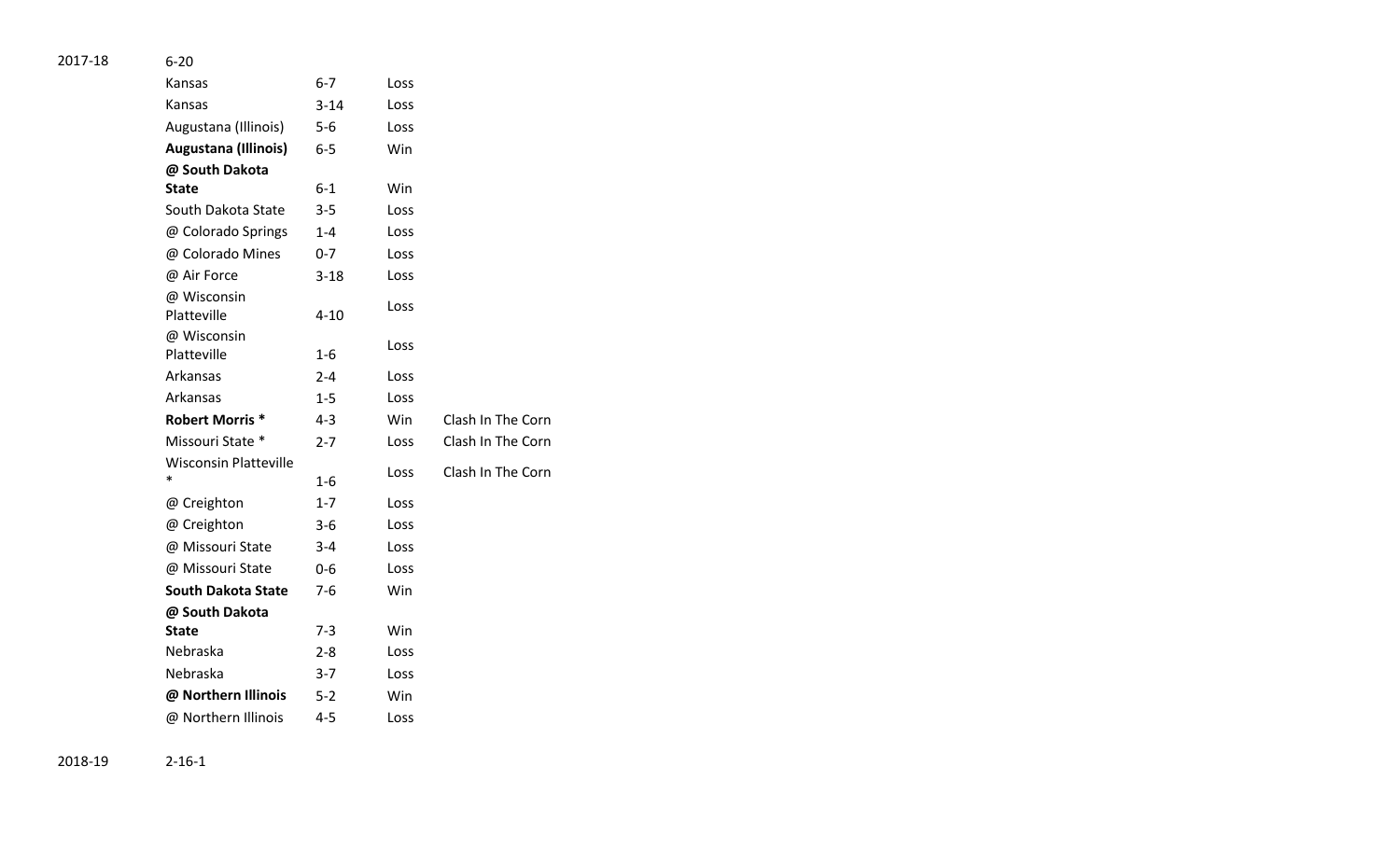| @ Wisconsin                  |          | Loss |
|------------------------------|----------|------|
| Lacrosse                     | $2 - 7$  |      |
| @ Wisconsin                  |          | Loss |
| Lacrosse                     | $4 - 5$  |      |
| <b>Wisconsin Platteville</b> | $6 - 7$  | Loss |
| Wisconsin Platteville        | $2 - 3$  | Loss |
| Nebraska                     | 3-6      | Loss |
| @ Nebraska                   | $1 - 7$  | Loss |
| @ Colorado Springs           | $7 - 10$ | Loss |
| @ Air Force                  | $0 - 10$ | Loss |
| @ Creighton                  | $2 - 5$  | Loss |
| Creighton                    | $2 - 6$  | Loss |
| @ Augustana (III)            | 3-6      | Loss |
| @ Hope                       | $0 - 14$ | Loss |
| @ Notre Dame                 | $5 - 5$  | Loss |
| Missouri State               | $3 - 4$  | Loss |
| <b>Missouri State</b>        | $4 - 1$  | Win  |
| @ Nebraska                   | 1-6      | Loss |
| Nebraska                     | $3 - 4$  | Loss |
| Creighton                    | 0-9      | Loss |
| @ Creighton                  | 3-0      | Loss |

| Missouri           | $4 - 2$ | Win  |
|--------------------|---------|------|
| Missouri           | $3 - 5$ | Loss |
| @ Nebraska         | $2 - 4$ | Loss |
| <b>Kansas</b>      | $7 - 4$ | Win  |
| <b>Kansas</b>      | 8-6     | Win  |
| @ Air Force        | $1 - 4$ | Loss |
| @ Colorado Springs | $1 - 5$ | Loss |
| @ Missouri State   | $2 - 5$ | Loss |
| @ Missouri State   | $3 - 7$ | Loss |
| Creighton          | $5 - 4$ | Win  |
| Creighton          | 3-9     | Loss |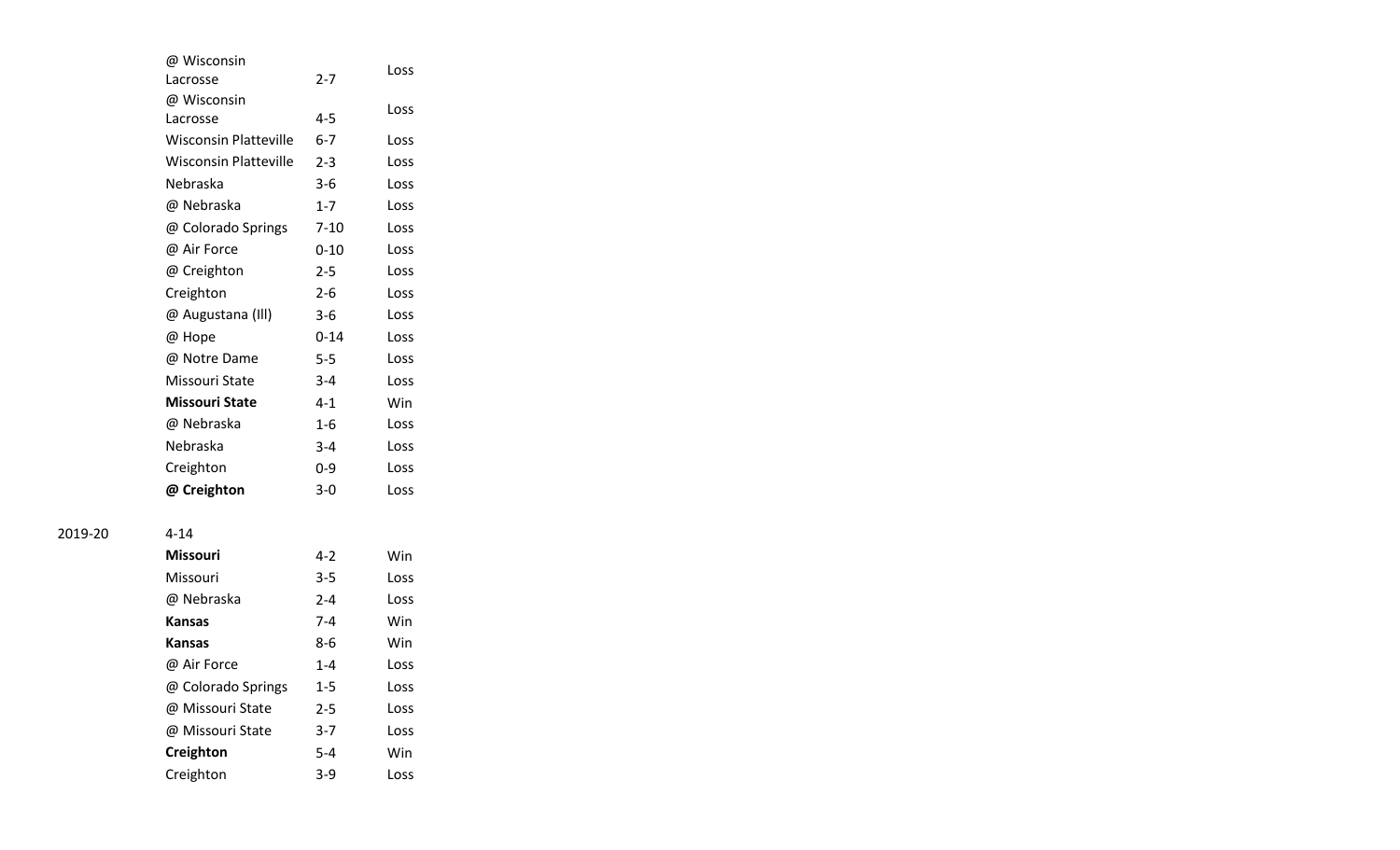| $2 - 6$  | Loss |                                           |
|----------|------|-------------------------------------------|
| 1-8      | Loss |                                           |
| $2 - 6$  | Loss |                                           |
| $6-9$    | Loss |                                           |
| $6 - 7$  | Loss | <b>MACHA Playoffs</b>                     |
| $1 - 13$ | Loss | Pacific Regionals @ Brookfield, Wisconsin |
|          |      |                                           |

# 2020-21 3-4-1

| Iowa State            | 4-6      | Loss |
|-----------------------|----------|------|
| @ Iowa State          | $1 - 4$  | Loss |
| @ Western Colorado    | $16-1$   | Win  |
| @ Western Colorado    | $15 - 2$ | Win  |
| <b>Missouri State</b> | 4-3      | Win  |
| Missouri State        | $2 - 2$  | tie  |
| Iowa State            | $2 - 4$  | Loss |
| @ Iowa State          | በ-3      | Loss |

## Series Records

| Air Force              | 2008-10/2017-19 | $3 - 6$     |
|------------------------|-----------------|-------------|
| Arkansas               | 2013/2016-17    | $0 - 5 - 1$ |
| Aquinas                | 2012            | $0 - 1$     |
| Augustana (Illinois)   | 2013/2017-18    | $3-2$       |
| Aurora                 | 2013/2016       | $1 - 2$     |
| Cal-Davis              | 2007            | $1 - 0$     |
| Cal State Northridge   | 2007            | $0 - 1$     |
| Calvin                 | 2008/2009/2012  | $0 - 3$     |
| Carleton               | 2006            | $6-2$       |
| Central Florida        | 2007            | $0 - 1$     |
| College of the Canyons | 2010            | $0 - 1$     |
| Colorado College       | 2008-2011       | $4 - 0$     |
| Colorado Christian     | 2015-16         | $2 - 0$     |
| Colorado Mesa          | 2015-16         | $1 - 1$     |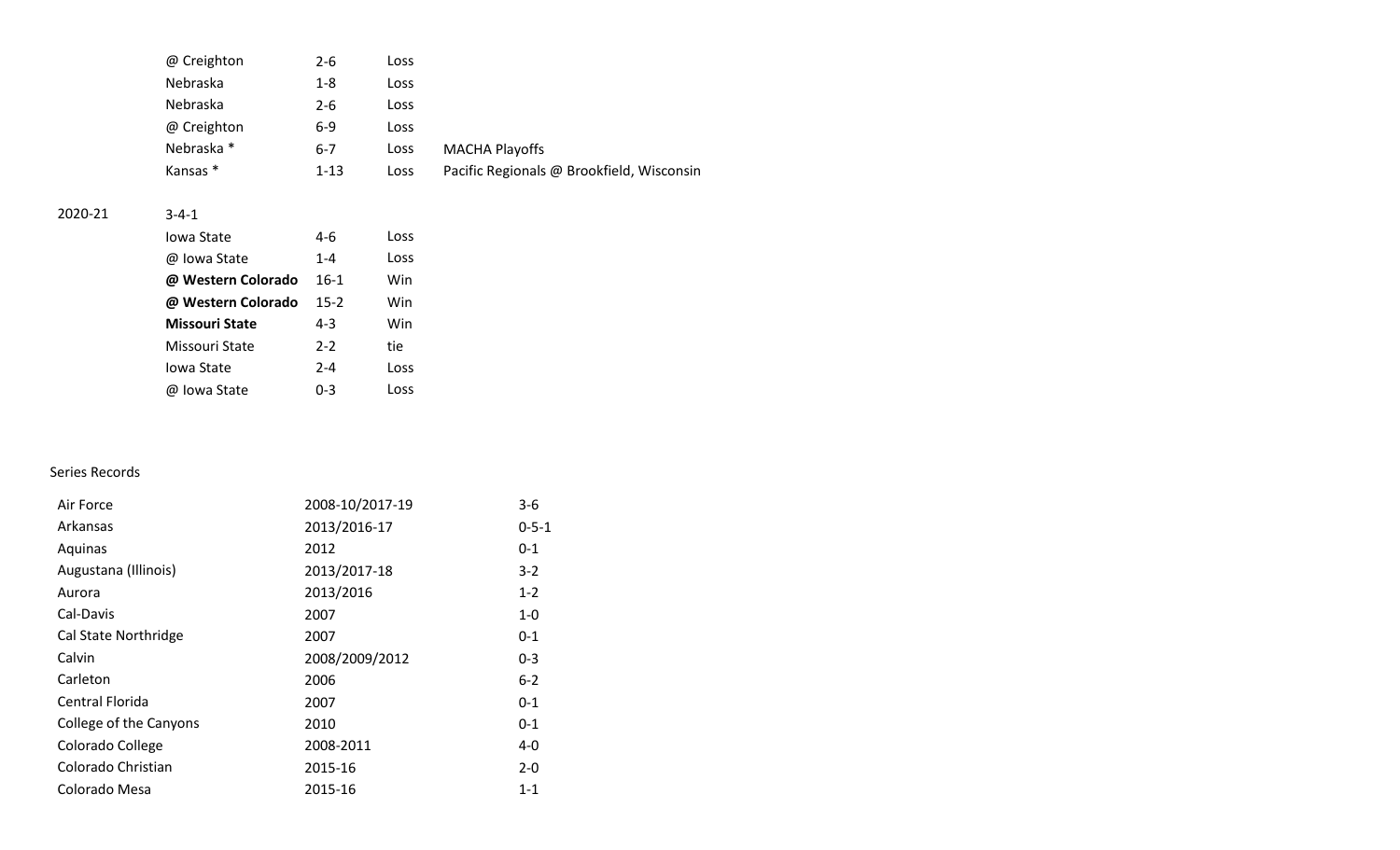| <b>Colorado Mines</b>     | 2015-17                    | $0 - 5$      |
|---------------------------|----------------------------|--------------|
| <b>Colorado Springs</b>   | 2017-19                    | $0 - 4$      |
| Colorado State            | 2010-16                    | $0 - 10$     |
| Colorado University       | 2008-11                    | $3 - 4$      |
| Creighton                 | 2004-05/2007-11/2013/2015- |              |
|                           | 19                         | $17 - 20$    |
| Davenport                 | 2009/2011                  | $0 - 2$      |
| Delta Community           | 2008                       | $1-0$        |
| <b>Des Moines</b>         | 2003-04                    | $1 - 1$      |
| Fairfield                 | 2007                       | $1-0$        |
| Farmingdale State         | 2009                       | $0 - 1$      |
| <b>Florida Gulf Coast</b> | 2007/2009                  | $1 - 1$      |
| Fredonia State            | 2008                       | $0 - 1$      |
| <b>Grand Valley</b>       | 2009                       | $0 - 1$      |
| Hope                      | 2009-10/2018               | $1 - 2$      |
| <b>Illinois State</b>     | 2006                       | $0 - 2$      |
| lowa                      | 2008/2012-13               | $2 - 4$      |
| Iowa State                | 2003-16/2021               | $12 - 27$    |
| Indiana Tech              | 2014                       | $0 - 1$      |
| Kansas                    | 2011-12/2016-17/2019       | $6 - 8$      |
| Kings                     | 2005                       | $0 - 1$      |
| Lewis                     | 2015-16                    | $4-0$        |
| Marquette                 | 2015                       | $0 - 1$      |
| Mesa State                | 2008-09                    | $2 - 0$      |
| Metro State               | 2011-14                    | $0 - 4$      |
| Middle Tennessee          | 2007                       | $1-0$        |
| Midland                   | 2014                       | $0 - 2$      |
| Minnesota State Mankato   | 2007-08                    | $0 - 3$      |
| Missouri                  | 2012/2019                  | $2 - 2$      |
| Missouri State            | 2006/2012-19/2021          | $4 - 17 - 1$ |
| Nebraska                  | 2003/2005/2008-19          | $5 - 35$     |
| <b>New Mexico</b>         | 2016                       | $1-0$        |
| Northern Arizona          | 2008/2015                  | $1 - 0 - 1$  |
| Northern Illinois         | 2015-17                    | $4 - 2$      |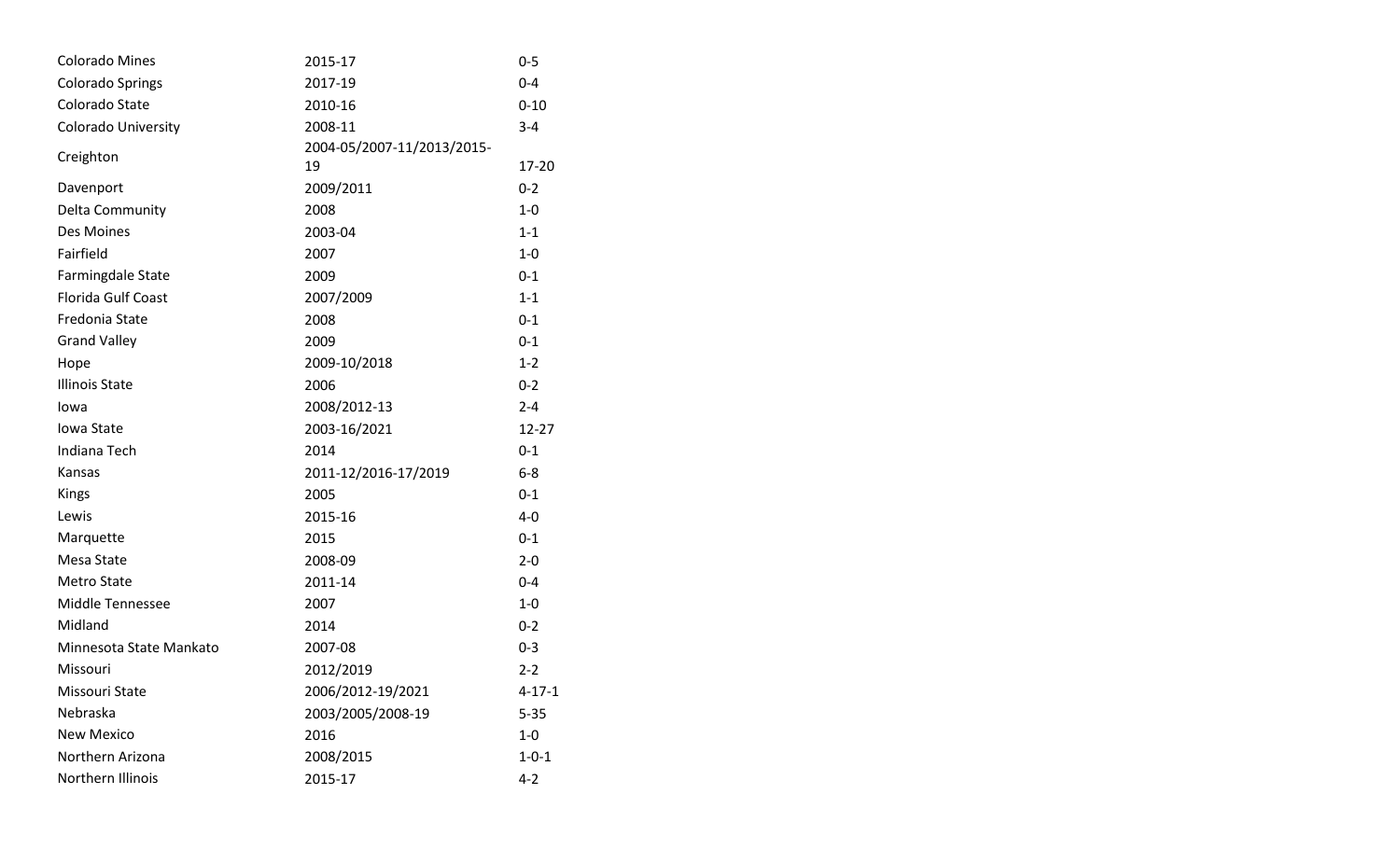| Northern Iowa                | 2003-04/2006/2014-15 | $9-1$       |
|------------------------------|----------------------|-------------|
| Northern Colorado            | 2006-07/2013-14      | $0-5$       |
| Northwest Health Sciences    | 2009-11              | $1 - 9$     |
| Northwestern (Illinois)      | 2014-15              | $1 - 2$     |
| Notre Dame                   | 2018                 | $0 - 0 - 1$ |
| Robert Morris (Peoria)       | 2017                 | $1-0$       |
| Saginaw Valley State         | 2007                 | $0 - 2$     |
| Santa Rosa                   | 2014                 | $1-0$       |
| Sioux Falls                  | 2007                 | $0 - 1$     |
| South Dakota                 | 2003-08/2010-11      | $15 - 6$    |
| South Dakota State           | 2003-12/2014-17      | 18-21       |
| Saint Olaf                   | 2006                 | $1 - 2$     |
| Saint Thomas                 | 2007-08              | $2 - 2$     |
| Tennessee                    | 2008                 | $1 - 0$     |
| Waldorf                      | 2011                 | $0 - 2$     |
| Western Colorado             | 2021                 | $2 - 0$     |
| <b>Williston State</b>       | 2014                 | $0 - 2$     |
| <b>Wisconsin Lacrosse</b>    | 2018                 | $0 - 2$     |
| <b>Wisconsin Platteville</b> | 2012-18              | $1 - 15$    |
| Wyoming                      | 2007-11/2013-14      | $9 - 5$     |

| Year | Athlete | Honor |
|------|---------|-------|
|      |         |       |

### **2008-09**

| Jared Rempel        | ACHA D3 All-American 1st Team                   |
|---------------------|-------------------------------------------------|
| Jared Rempel        | ACHA D3 All-Pacific Region 1st Team             |
| <b>Todd Bakker</b>  | ACHA D3 All-Pacific Region 1st Team             |
| <b>Ted Gibbons</b>  | ACHA D3 All-Pacific Region 1 <sup>st</sup> Team |
| Nate Woudstra       | ACHA D3 All-Pacific Region 2 <sup>nd</sup> Team |
| Jake Esselink       | ACHA D3 All-Pacific Region 2 <sup>nd</sup> Team |
| <b>Kevin Prins</b>  | ACHA D3 All-Pacific Region 3rd Team             |
| Nate van Niejenhuis | ACHA D3 All-Pacific Region Coach of the Year    |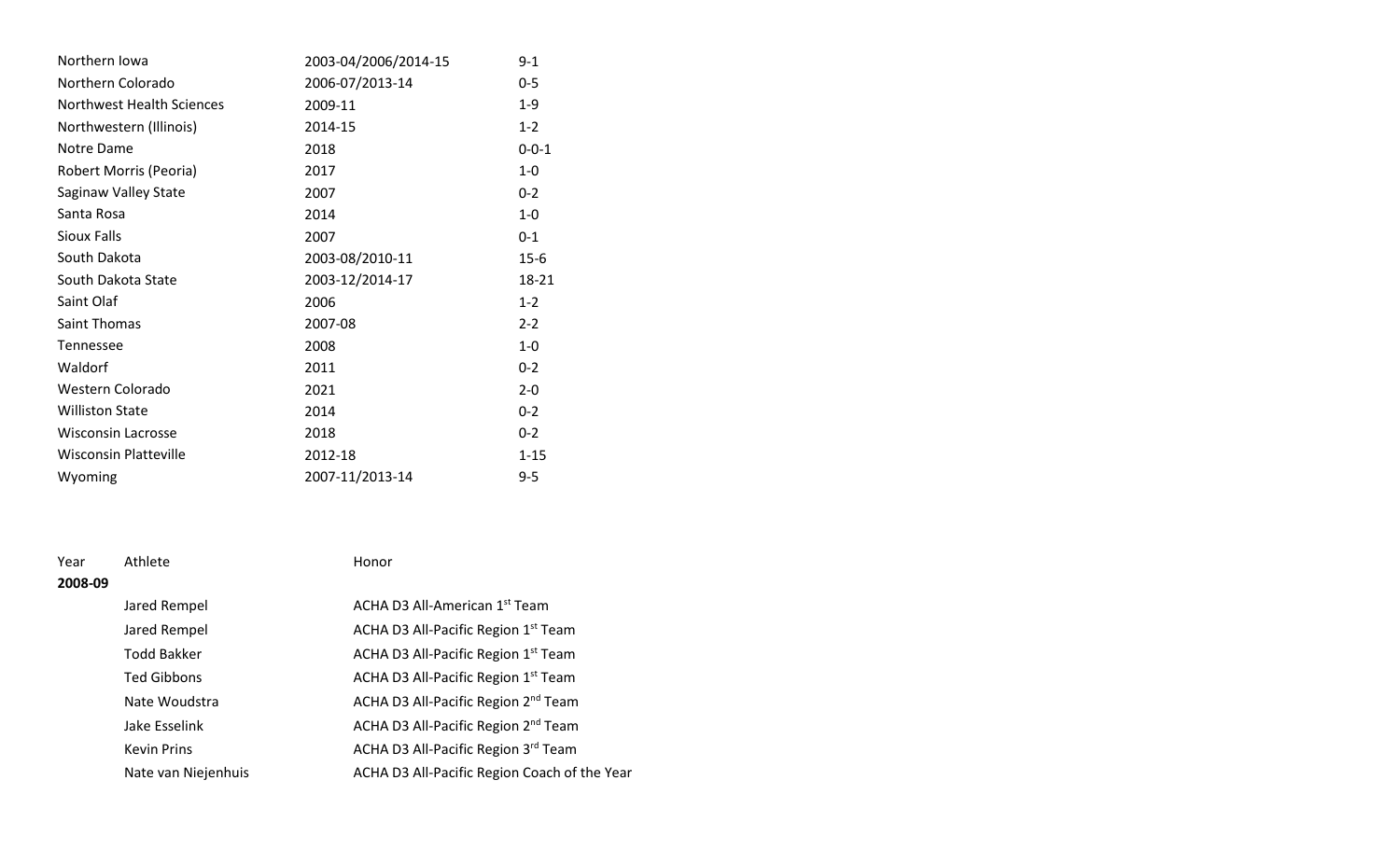Nate van Niejenhuis **ACHA D3 ACHA Coach of the Year** 

## **2011-12**

| <b>Riley Braun</b>   | ACHA D3 Academic All-American |
|----------------------|-------------------------------|
| Jon Gesink           | ACHA D3 Academic All-American |
| <b>Gary Huitsing</b> | ACHA D3 Academic All-American |
| Ethan Ulrich         | ACHA D3 Academic All-American |
| Doug Veldhuisen      | ACHA D3 Academic All-American |
| Eric Walter          | ACHA D3 Academic All-American |

## **2012-13**

| Jon Gesink    | ACHA D3 Academic All-American |
|---------------|-------------------------------|
| Gary Huitsing | ACHA D3 Academic All-American |
| Eric Walter   | ACHA D3 Academic All-American |

### **2015-16**

| Kevin Grootenboer | All-Pacific Region 3rd Team             |
|-------------------|-----------------------------------------|
| Lucas Koomans     | All-Pacific Region 1 <sup>st</sup> Team |

### **2016-17**

| Lucas Koomans | All-Pacific Region 2 <sup>nd</sup> Team |
|---------------|-----------------------------------------|
|---------------|-----------------------------------------|

### **2017-18**

| Caleb Groot | ACHA D3 Academic All-American |
|-------------|-------------------------------|
| Tom Soodsma | ACHA D3 Academic All-American |

# Individual Season Records

Dordt Blades Individual Records Accurate records before 2008-09 do not exist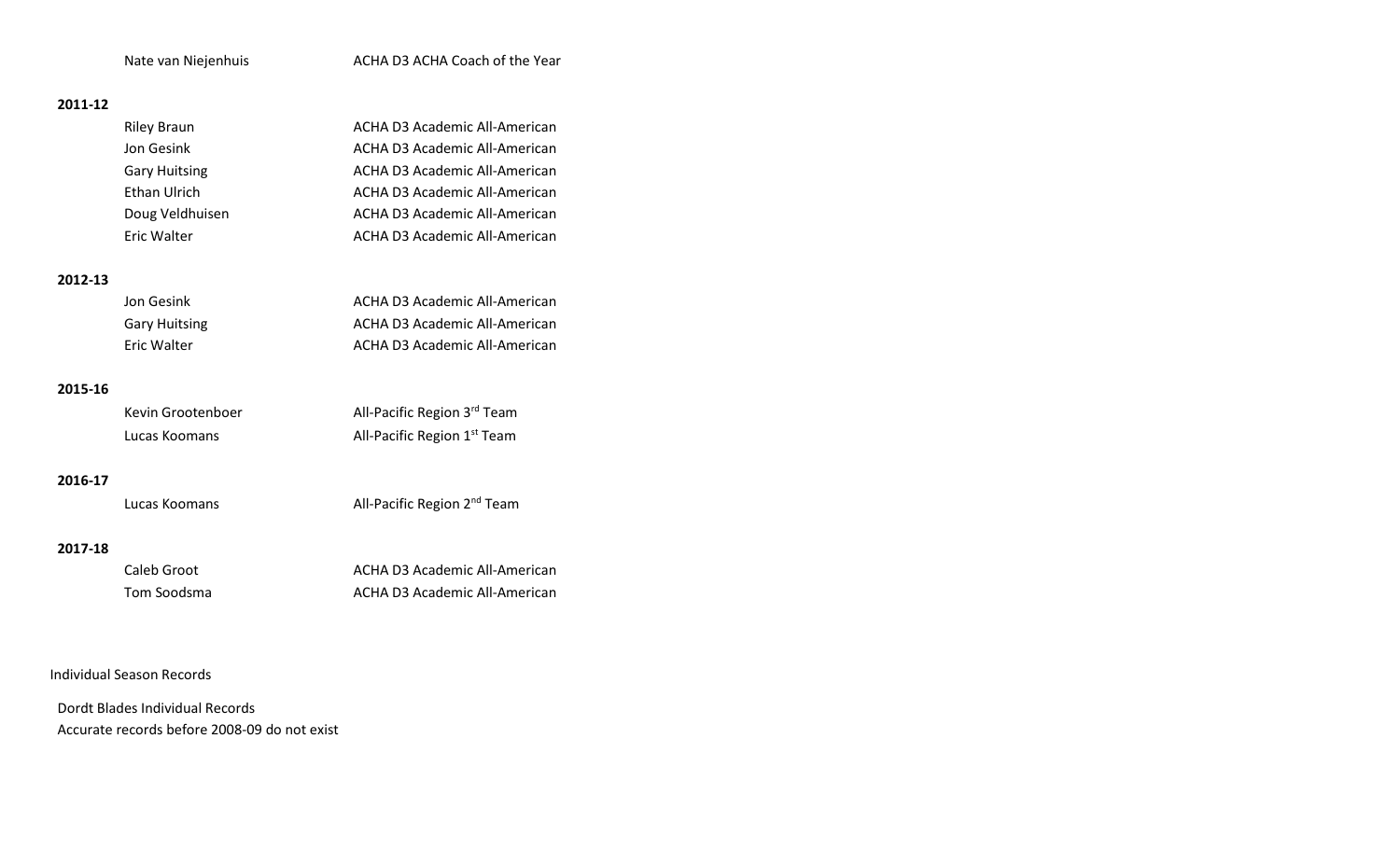Goals

| Nate Woudstra        | 45 | 2009-10 |
|----------------------|----|---------|
| <b>Todd Bakker</b>   | 32 | 2009-10 |
| Jordan Janz          | 30 | 2009-10 |
| Nate Woudstra        | 28 | 2009-10 |
| <b>Todd Bakker</b>   | 25 | 2009-10 |
| <b>Kevin Prins</b>   | 25 | 2008-09 |
| Mark Schouten        | 24 | 2017-18 |
| Kevin Grootenboer    | 20 | 2015-16 |
| <b>Brandon Fast</b>  | 20 | 2010-11 |
| Thomas Soodsma       | 18 | 2016-17 |
| Brandon Breukelman   | 18 | 2008-09 |
| <b>Eric Huitsing</b> | 17 | 2011-12 |
| Kurtis Heerema       | 17 | 2011-12 |
| Levi Minderhoud      | 15 | 2016-17 |
| Skyler Beller        | 14 | 2016-17 |
| Caleb Groot          | 14 | 2017-18 |
| Tom Soodsma          | 13 | 2015-16 |
| <b>Jake Esselink</b> | 13 | 2008-09 |
| Joel Sikkema         | 13 | 2008-09 |
| Jared Rempel         | 13 | 2008-09 |
| <b>Brandon Fast</b>  | 13 | 2011-12 |
| Nic Enerson          | 12 | 2013-14 |
| <b>Assists</b>       |    |         |
| <b>Todd Bakker</b>   | 44 | 2008-09 |
| Jake Esselink        | 40 | 2008-09 |
| <b>Kevin Prins</b>   | 35 | 2008-09 |
| Nate Woudstra        | 32 | 2008-09 |
| Jared Rempel         | 32 | 2008-09 |
| Jake Esselink        | 27 | 2009-10 |
| Matt Chesla          | 27 | 2008-09 |
| <b>Todd Bakker</b>   | 23 | 2009-10 |
|                      |    |         |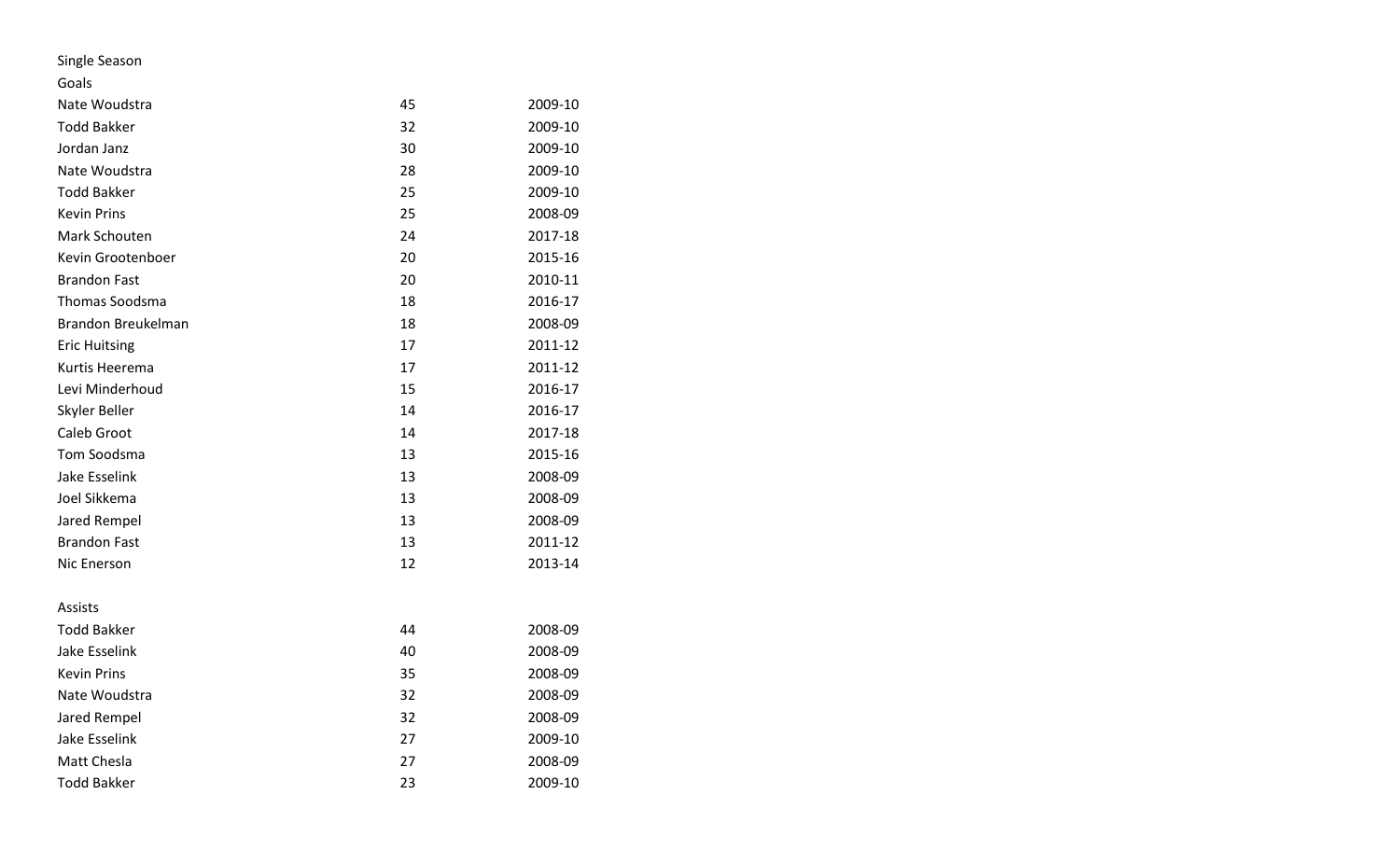| Kurtis Heerema                             | 22   | 2008-09 |
|--------------------------------------------|------|---------|
| Nate Woudstra                              | 22   | 2009-10 |
| Points                                     |      |         |
|                                            |      |         |
| Nate Woudstra                              | 77   | 2008-09 |
| <b>Todd Bakker</b>                         | 76   | 2008-09 |
| <b>Kevin Prins</b>                         | 60   | 2008-09 |
| Jake Esselink                              | 53   | 2008-09 |
| Nate Woudstra                              | 50   | 2009-10 |
| <b>Todd Bakker</b>                         | 48   | 2009-10 |
| Jared Rempel                               | 45   | 2008-09 |
| Jordan Janz                                | 43   | 2009-10 |
| Kevin Grootenboer                          | 41   | 2015-16 |
| Kurtis Heerema                             | 39   | 2008-09 |
| Matt Chesla                                | 36   | 2008-09 |
| Jake Esselink                              | 36   | 2009-10 |
| Goals Allowed Average (minimum 250 minutes |      |         |
| played)                                    |      |         |
| Nico VanKeulen                             | 1.94 | 2008-09 |
| <b>Ted Gibbons</b>                         | 2.69 | 2008-09 |
| Ross Van Gaalen                            | 3.78 | 2015-16 |
| <b>Bryce Andry</b>                         | 4.09 | 2016-17 |
| <b>Ted Gibbons</b>                         | 4.46 | 2009-10 |
| <b>Riley Braun</b>                         | 4.6  | 2011-12 |
| <b>Riley Braun</b>                         | 4.81 | 2012-13 |
| <b>Riley Braun</b>                         | 4.96 | 2013-14 |
| David Burns                                | 5.29 | 2019-20 |
| Ross Van Gaalen                            | 5.33 | 2016-17 |
| <b>Riley Braun</b>                         | 5.36 | 2010-11 |
| Ross Van Gaalen                            | 5.35 | 2014-15 |
| <b>Bryce Andry</b>                         | 5.74 | 2019-20 |
| David Burns                                | 5.48 | 2017-18 |
| <b>Bryce Andry</b>                         | 5.84 | 2018-19 |